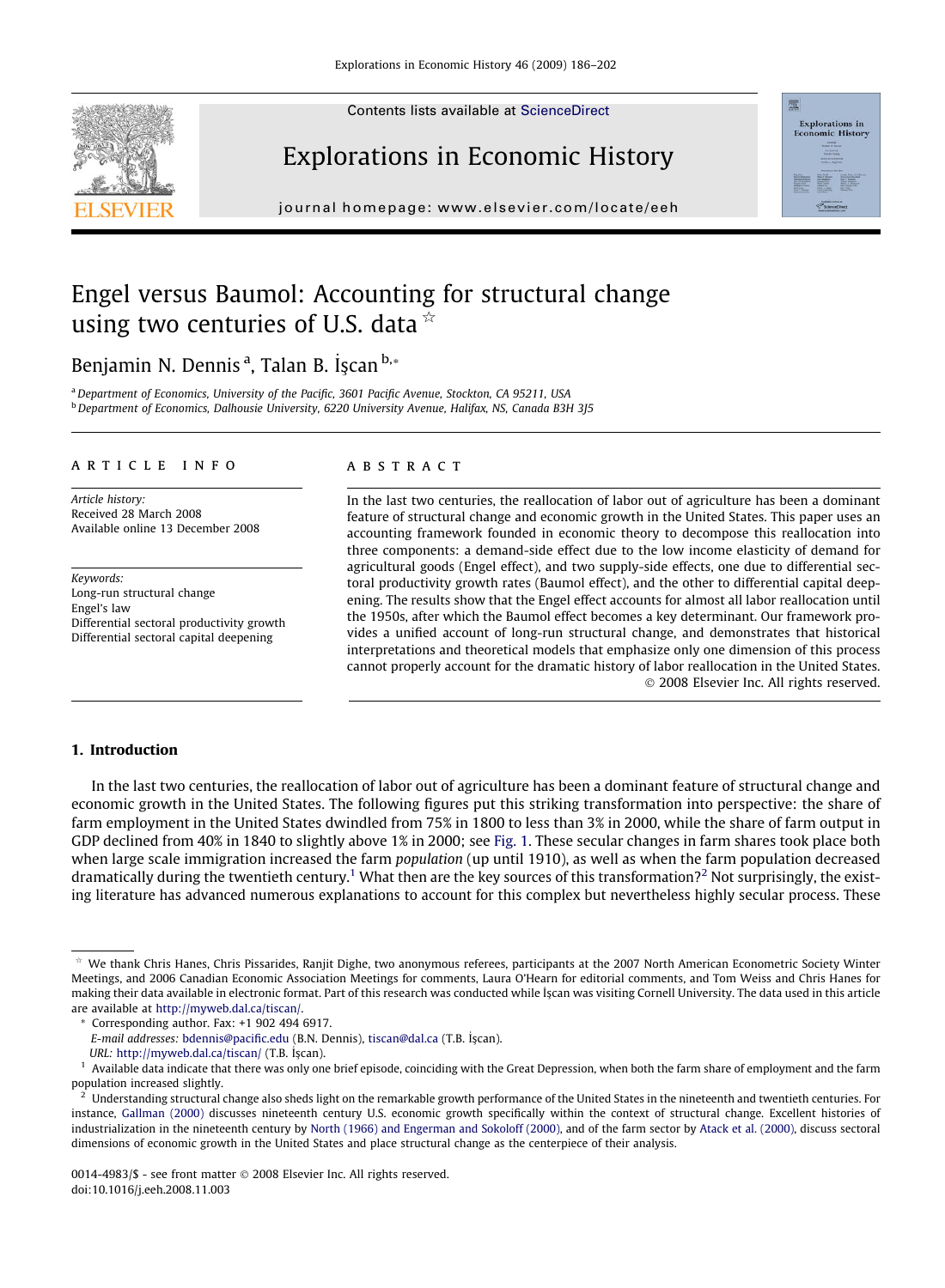<span id="page-1-0"></span>

Fig. 1. Two centuries of U.S. structural transformation. Sources: Employment share: 1800–1900, Weiss (1992 and unpublished worksheets); 1910–1947, [Gallman \(1975, series D5 and D6\),](#page-16-0) and 1948–2000, Bureau of Labor Statistics (series LNU02000000). Output share: 1839–1899, [Gallman \(1960\)](#page-15-0) and [Gallman and Weiss \(1969\)](#page-16-0); 1910–1929, U.S. Department of Commerce (1975, series F126 and F127); and 1929–2000, Bureau of Economic Analysis (Table 1.3.5). See also [Dennis and](#page-15-0)  $i$ s[can \(2008\)](#page-15-0).

range from demand-driven factors to purely technological determinants of structural change. We list the most prominent ones here [see also [Gallman \(2000, pp. 47, and 50–51\)\]](#page-16-0):

- 1. A version of Engel's Law operating on employment shares: as incomes rise, agriculture sheds labor due to the low income elasticity of demand for farm goods. $3$
- 2. A version of [Baumol's \(1967\)](#page-15-0) ''cost disease": relatively faster productivity growth in agriculture pushes farm workers to produce complementary non-farm goods.<sup>4</sup>
- 3. Different capital intensities in production: agricultural production is more conducive to rapid capital deepening, which in turn pulls labor into the more labor intensive non-farm sector.

<sup>&</sup>lt;sup>3</sup> In our usage, the Engel effect operates on employment shares, although strictly speaking Engel's Law refers to consumption shares. [Crafts \(1980\)](#page-15-0) examines the significance of this factor for the British industrialization.

<sup>&</sup>lt;sup>4</sup> Economic historians have long recognized the importance of sectoral measures of productivity growth for explaining industrialization and economic development; see [Sokoloff \(1986\) and Williamson \(1986\).](#page-16-0)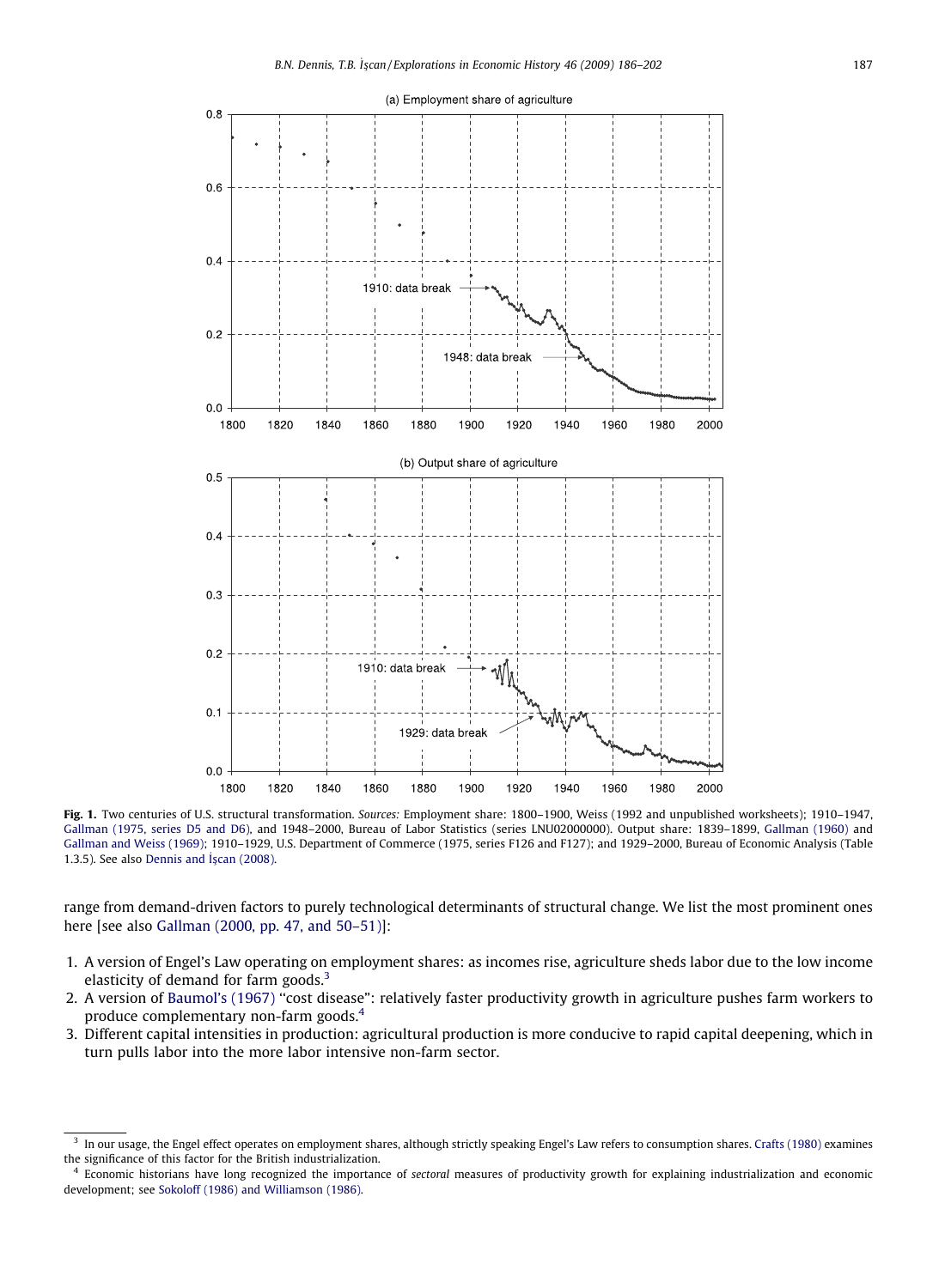<span id="page-2-0"></span>

Fig. 2. Consumption expenditures on food. Source: Lebergott (1996) and Bureau of Economic Analysis.

How much has each of these factors *accounted for the structural transformation in the United States in the last two cen*turies? In this paper we address this central question.<sup>5</sup>

Before we empirically address this question, however, we need appropriate data. Hence, an important contribution of our paper is collecting and carefully parsing the available data series. Almost all the facts and trends we draw upon in this paper have been extensively documented by economic historians in various contexts. However, this is the first time to our knowledge that all of the data required to address the specific theoretical considerations considered here, over a two hundred year time frame, are brought together in one place. Section 2 documents these historical data and tendencies.

In order to systematically quantify the contribution of individual forces to the declining share of agricultural employment in the United States, we also require a unified accounting framework. Section 3 develops a framework founded in economic theory that disaggregates the changes in the employment share of non-agriculture attributable to each of the three drivers of

<sup>&</sup>lt;sup>5</sup> These three sources of structural change have also received the most attention in the theoretical literatures, and in recent years, these sources have been formalized within the context of non-balanced growth in multi-sector models. In particular, [Kongsamut et al. \(2001\)](#page-16-0) introduce non-homothetic preferences, which lead to differential income elasticities of demand across sectors, [Ngai and Pissarides \(2007\)](#page-16-0) allow for differences in sectoral productivity growth rates, and [Acemoglu and Guerrieri \(2008\)](#page-15-0) allow for differences in sectoral factor intensities, which lead to differential capital deepening across sectors. [Echevarria](#page-15-0) [\(1997\)](#page-15-0) uses a quantitative approach, which incorporates all of these features. These studies are, however, primarily concerned about the theoretical contribution of a single factor to structural change in a way that is consistent with aggregate balanced growth. Our accounting framework makes no attempt to reconcile these different theoretical approaches.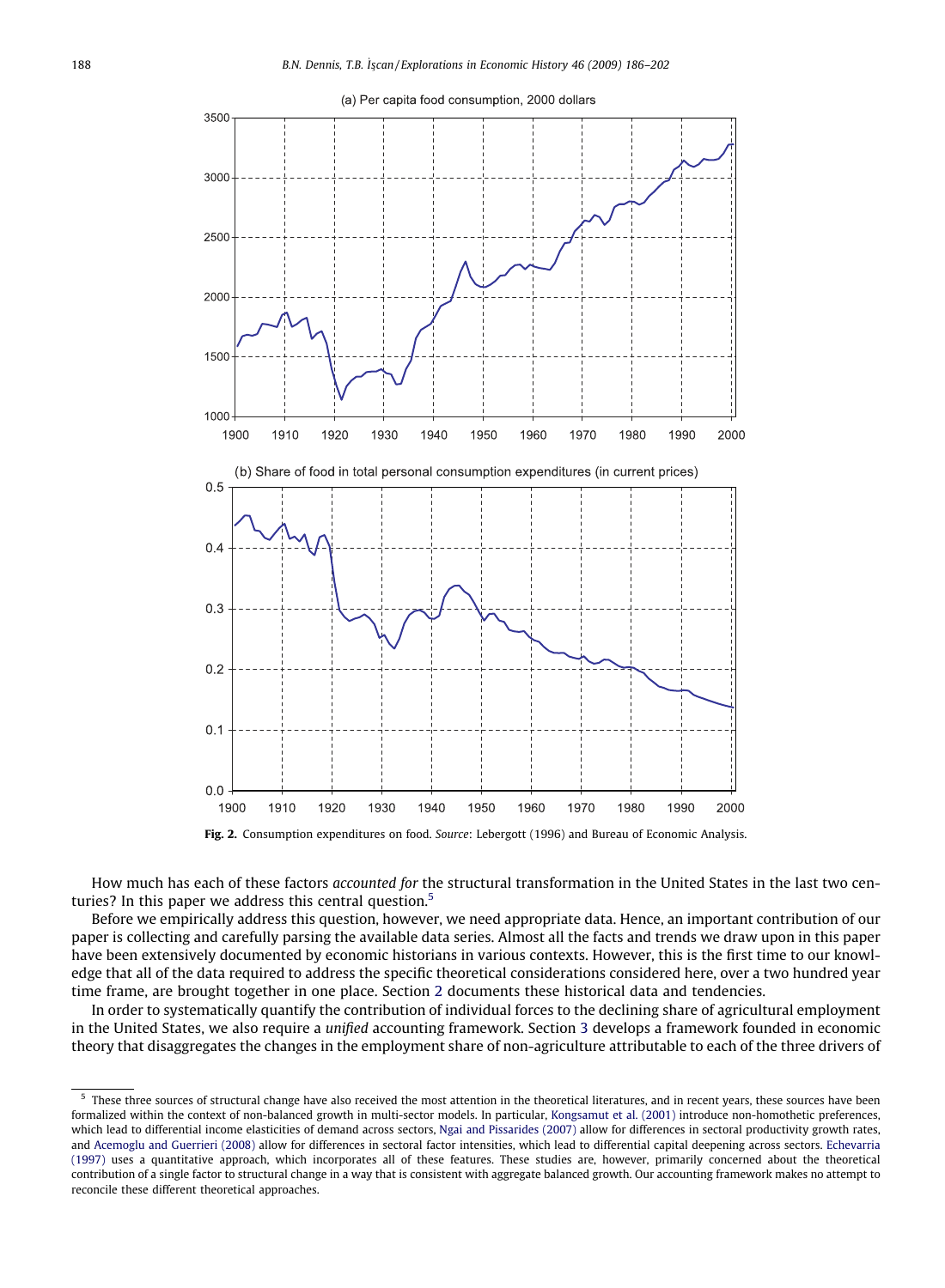<span id="page-3-0"></span>

Fig. 3. Farm and non-farm TFP. Sources: Farm: 1800–140, Gallman (1972); 1840–1900, [Craig and Weiss \(2000\)](#page-15-0); 1900–1947, [Kendrick \(1961, Table B-I\),](#page-16-0) and 1948–2000, U.S. Department of Agriculture, Economic Research Services. Non-farm: 1820–1860, [Sokoloff \(1986\);](#page-16-0) 1860–1870, [Gallman \(2000\)](#page-16-0); 1870–1900, [Kendrick \(1961, Table D-I\)](#page-16-0); 1900–1947, [Kendrick \(1961, Table A-XXIII\);](#page-16-0) 1948–2000, Bureau of Labor Statistics. See also [Dennis and](#page-15-0) İş[can \(2008\).](#page-15-0)

structural change listed above. While similar in spirit to Solow-style growth accounting in its use of production efficiency conditions, this approach builds on a two-sector model to capture labor reallocation between sectors. Although the final accounting expression is non-linear in its components, all the key drivers of structural change emerge in a clear and economically intuitive way. The framework also highlights the often-overlooked but potentially significant interaction between the differential sectoral productivity growth and differential capital deepening effects.

Section 4 presents the quantitative implementation of this accounting framework. The results show that the combination of an income elasticity of demand for farm goods below one and differential sectoral productivity growth in favor of agriculture has been a very significant determinant of the U.S. labor reallocation process. However, over the last two centuries, the relative contributions of these two effects have changed in important ways. We find that a low income elasticity of demand accounts for the bulk of labor reallocation until about the 1950s, after which differential sectoral productivity growth becomes a key determinant.

Working with two centuries of data also reveals that the contribution of the differential sectoral productivity growth effect differed significantly between the nineteenth and twentieth centuries: during the nineteenth century, productivity growth in agriculture lagged behind that of non-agriculture and as such acted as a headwind that slowed the reallocation of labor out of agriculture. We also find that, although the difference in sectoral factor intensities underlying the differential capital deepening effect has amplified the relative productivity effect, the independent contribution of the capital deepening effect has not significantly contributed to the reallocation of labor out of agriculture in the last two centuries. Our empirical findings therefore suggest that historical interpretations (and theoretical models) that emphasize only one dimension of this process cannot adequately account for the dramatic trends in historical U.S. structural change.

We also examine one important extension of the baseline framework—international trade—in Section 5. Although exports and imports are a relatively small share of U.S. GDP and their overall importance has varied over time, we extend the model to evaluate the significance of international trade in agricultural goods given the United States's historic openness to trade in this sector. We find that extending the accounting framework to an open economy context does not substantially affect our earlier conclusions.

The sources of structural change we discuss in this paper are ultimately driven by endogenous and exogenous sources of economic growth, such as technological progress and (transitional) capital accumulation.<sup>6</sup> The accounting framework we use in this paper is not designed to capture these ultimate sources of structural change. The objective of this exercise is rather to ask whether several reasonable statements about technology and preferences are capable of quantitatively accounting for U.S. structural change. This is reminiscent of the approach taken by [Solow \(1957\)](#page-16-0) in his classic study on aggregate growth accounting. This paper therefore represents an important intermediate step in a more encompassing (and demanding) exercise that links structural change to all the institutional and market forces that determine observed technological progress. Nevertheless,

<sup>6</sup> Many authors have emphasized technological change as the ultimate long-run determinant of the reallocation of labor out of agriculture. [North \(1966, p.](#page-16-0) [675\)](#page-16-0), argues that initially the primary source of industrialization in the United States was the adaption and application of existing knowledge and technology developed elsewhere, and that endogenous drivers of technological change became more pronounced over time. Similarly, [Engerman and Sokoloff's \(2000\)](#page-15-0) account of U.S. industrialization includes both endogenously- and exogenously-determined technological change.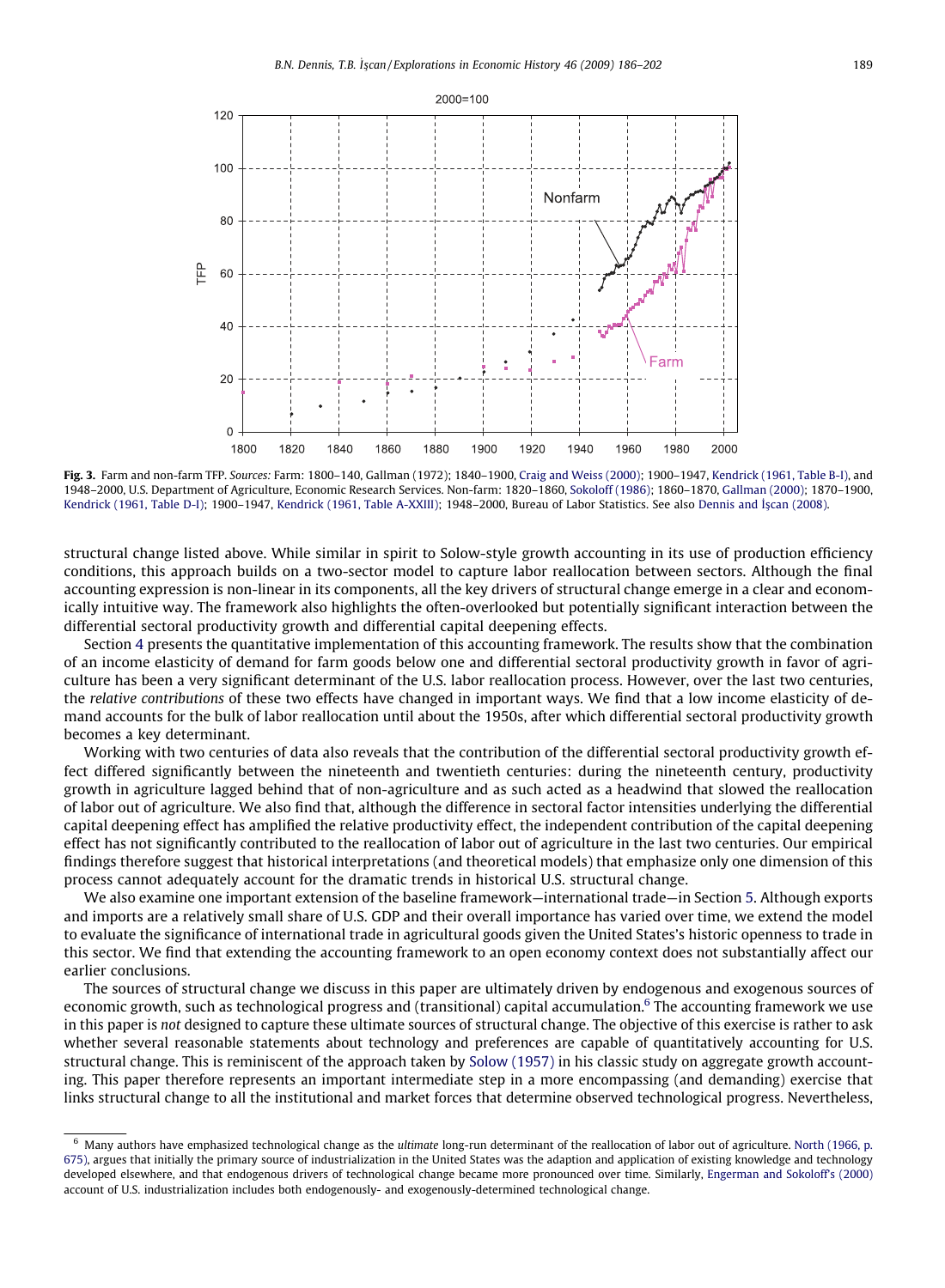we conclude in Section 6 by offering our thoughts on the implications of our findings for models of directed technological progress.

### 2. Three sources of structural change: basic facts

To illustrate the potential relevance of the three distinct drivers of structural change emphasized by the existing literature for the United States, we begin the analysis with an overview of fundamental trends in the data. First, consider the evidence for low (less than unitary) income elasticity of demand for agricultural goods. We have high quality data from the twentieth century: despite an almost secular rise in per capita food expenditures, the share of food in total expenditures has contin-uously declined in the United States; see [Fig. 2](#page-2-0).<sup>7</sup> Since this demand-side phenomenon has been repeatedly documented in the empirical literature, we do not elaborate on this issue further.<sup>8</sup>

Second, consider the evidence on differential productivity growth rates across sectors. [Fig. 3](#page-3-0) shows that over time farm and non-farm total factor productivity growth rates have varied substantially both in absolute and relative terms. $9$  There are essentially three distinct episodes within which we can examine the productivity growth rate in the farm sector: c1800– c1900 with relatively low TFP growth in the farm sector, c1900–c1937 with modest productivity growth rates, and c1937– 2000 with an accelerated and rapid TFP growth rate in the farm sector. More importantly for our purposes, the TFP data reveal the following chronology of relative TFP growth: a faster TFP growth rate in non-agriculture in the postbellum nineteenth century, an even sectoral performance during the interwar period, and an acceleration of the TFP growth rate in agriculture relative to that of non-agriculture thereafter.<sup>10</sup>

This interpretation of the data in [Fig. 3](#page-3-0) is entirely consistent with the historical accounts of the relative productivity per-formance in the United States. (See also a detailed discussion of these issues in [Dennis and](#page-15-0) *ls[can \(2008\).](#page-15-0)*) For example, all the available evidence suggests that during the nineteenth century the TFP growth rate in the farm sector was significantly below that of the non-farm sector. Despite numerous innovations in farm implements that led to substantial savings of labor through the use of animal power on a variety of farm tasks ([McClelland, 1997](#page-16-0); Atack, Bateman, and Parker, 2000), the nineteenth century was still a period of low TFP growth in agriculture. However, sometime in the mid- to late-1930s, farm sector productivity started to accelerate and even to outperform the rest of the economy (including manufacturing) by a wide margin. Although the precise causes of this turnaround are still debated, this remarkable structural break in the farm TFP series has been noted by many scholars, and there has been no noticeable slowdown in the farm TFP growth rate in recent decades [\(Gardner, 2002](#page-16-0)).<sup>11</sup>

Relative prices provide indirect but supporting evidence on differential sectoral productivity growth rates. As we discuss below, the change in relative prices depends on two principal forces: relative productivity growth and differential growth in capital per effective worker (with each sector weighted by its respective capital intensity parameter). Leaving the differential capital deepening effect aside for the moment, economic theory suggests that a higher non-farm productivity growth rate relative to that of the farm sector would lead to a rise in the price of farm products relative to non-farm goods.

Given the chronology of the relative productivity growth rate we document above, this relative price increase is indeed what we observe in the nineteenth and twentieth century data. [Fig. 4](#page-5-0) shows farm prices relative to non-farm prices. Starting from about 1820, the prices of farm products increase relative to those of non-farm products over the course of the nineteenth century, and this secular trend continues until about  $1918<sup>12</sup>$  Recall that this is precisely the period during which our relative productivity series indicate a faster non-farm productivity growth rate. In the second half of the twentieth century, however, there is a distinct secular decline in the relative price of farm goods, accompanied, as we discussed above, by a relatively faster productivity growth rate in the farm sector.

Third, consider the evidence on differential capital intensity across sectors. In our conceptual framework, factor shares in each sector are equivalent to the elasticity of output with respect to the factors of production, which we take as a measure of factor intensity in production. Our reading of the literature suggests that, overall, there is considerable uncertainty regarding the relative factor intensity in the farm versus the non-farm sectors. For the nineteenth century, we have comprehensive estimates of factor shares in agriculture by [Gallman \(1972\)](#page-15-0) which suggest that the share of capital (including land) had steadily increased from about 22% in the 1840s to about 30% by 1900. [Sokoloff \(1986\)](#page-16-0) takes 30% as the share of capital in manufacturing, suggesting negligible differences between agriculture and non-agriculture.

<sup>7</sup> Only part of agricultural output is food, and Engel's Law applies to only a subset of agricultural output. However, it has long been recognized that the elasticity of demand for non-food agricultural goods is also less than one (e.g., [Schultz, 1945\)](#page-16-0), which preserves the basic mechanism highlighted by this driver. In fact, [Houthakker \(1987, p.143\)](#page-16-0), concludes that "of all empirical regularities observed in economic data, Engel's Law is probably the best established."

 $9$  As we discuss below, the 'differential sectoral productivity growth' explanation of structural change requires non-unitary elasticity of substitution in consumption across goods. Empirically, this condition is satisfied for farm and non-farm goods in the United States; see, e.g., [Dennis and](#page-15-0) Is[can \(2007\).](#page-15-0)

<sup>10</sup> Documenting the often-overlooked changes in the relative agricultural productivity growth rate over the last two centuries also helps avoid the confusion that frequently arises in (wrongly) interpreting the relative price of agricultural goods as corresponding to an unchanging relative productivity trend since the late nineteenth century. See also [Johnson \(2002\).](#page-16-0)

See [Meiburg and Brandt \(1962\)](#page-16-0) for a comprehensive analysis of the acceleration in farm productivity. See also [Jorgenson and Gallop \(1992\)](#page-16-0) for a postwar assessment of farm–non-farm relative TFP growth. Due to data limitations, we are unable to formally date these ''turning points" through statistical structural break tests.

 $12$  [Dennis and](#page-15-0) *s[can \(2008\)](#page-15-0) provide a detailed discussion of alternative relative price series, all of which suggest that the relative price of farm goods increased* significantly during the nineteenth century. These include historically consistent price series constructed by [Hanes \(1998\)](#page-16-0).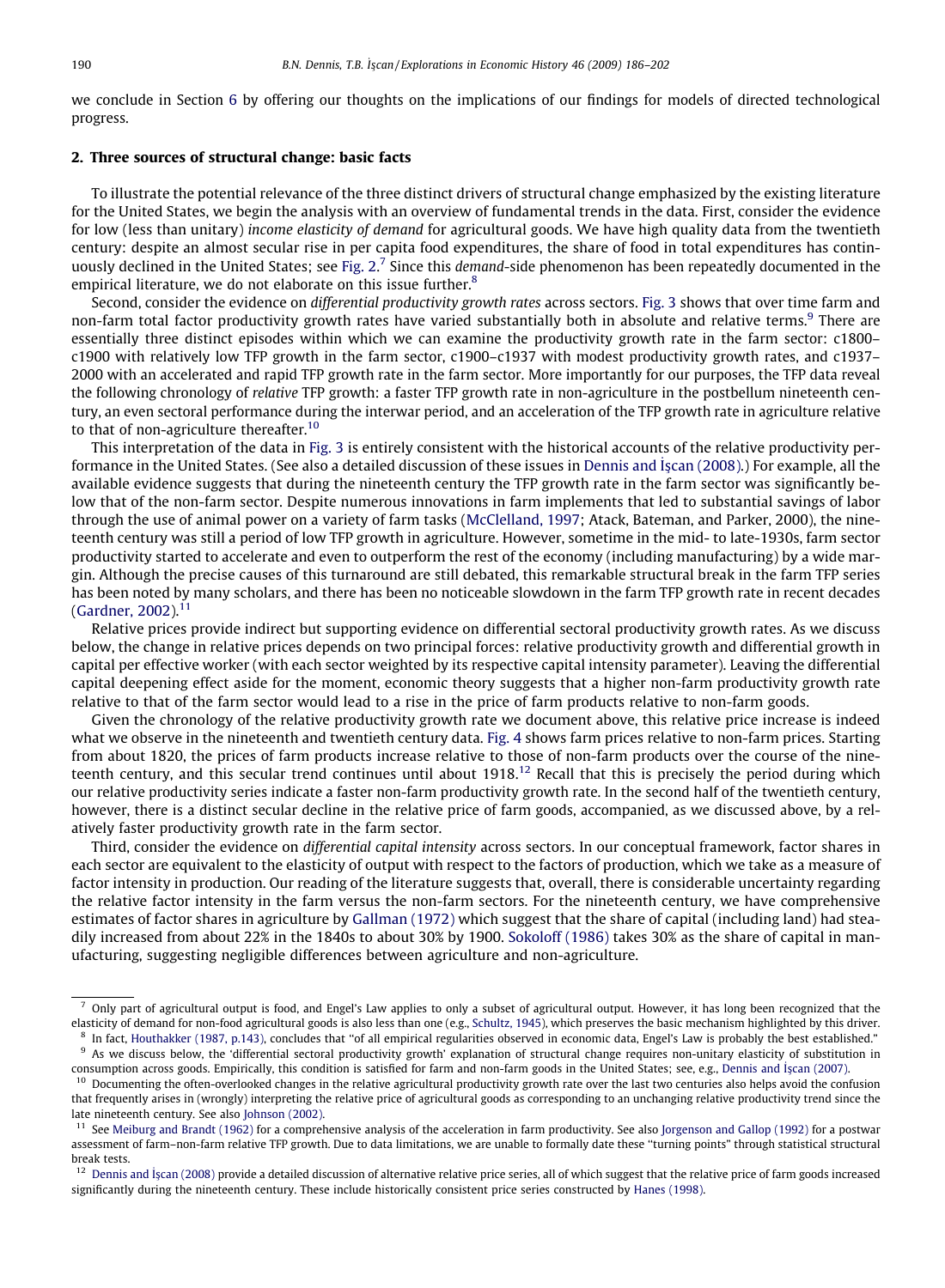<span id="page-5-0"></span>

Fig. 4. Ratio of farm to non-farm prices, U.S. (1800–2000). Sources: Farm divided by commodity prices: 1800–1860: Warren-Pearson: 1860–1941: [Hanes](#page-16-0) [\(1998\);](#page-16-0) 1941–2000: BLS. Farm divided by CPI; 1869–1913: [Perez and Siegler \(2003\)](#page-16-0) and Hanes; 1913–2000: BLS. Notes: Farm divided by commodity prices  $1800 = 1$ , and farm divided by CPI 1967 = 1.

For the second half of the twentieth century, we have the estimates of Jorgenson et al. (1987). Their econometric results show that for the farm sector (Table 7.3), the share of capital in the value of output (net of intermediate inputs) is about 30%, and for aggregate output (Table 9.8), it is about 38%—indicating lower capital intensity in farming. [Gardner](#page-16-0) [\(2002, p.37\),](#page-16-0) on the other hand, compares several estimates of the share of labor in agriculture used for growth accounting purposes, and suggests a much larger share for capital in the farm sector.<sup>13</sup> Finally, we should note that most quantitative analysis in macroeconomics uses 0.33 for the share of physical capital in the non-farm business sector.

Unfortunately, we have no empirical evidence on the relative rates of capital deepening in the farm versus non-farm sectors, which would have helped to settle the issue. We know that differential capital deepening was pervasive in both agriculture and non-agriculture during the nineteenth century: see [McClelland \(1997\)](#page-16-0) for agriculture, and [Atack et al.](#page-15-0) [\(2005\)](#page-15-0) for non-agriculture. However, we are not in a strong position to conclude anything firm about their relative magnitudes. Hence, in accounting for U.S. structural change, we allow for both identical sectoral capital intensity as well as the possibility that the non-farm sector uniformly had a higher capital intensity than the farm sector over the last two centuries.14

### 3. An accounting framework for structural change

The conceptual framework we develop below is related to recent work by [Caselli and Coleman \(2001\), and Dennis and](#page-15-0) \_ Is-[can \(2007\)](#page-15-0) who also empirically examine structural change in the United States by emphasizing the decline of the agricultural sector. However, these papers primarily rely on twentieth century data and, as we discuss below, some of the trends identified in these papers do not apply to the nineteenth century. Moreover, these papers either limit their analysis to a few sources of structural change and ignore others, or they do not provide a transparent accounting for the contribution of each source.<sup>15</sup>

Our conceptual framework is deliberately specialized, and we provide below a minimal description of the environment. (Detailed derivations are available from the authors upon request.) Our objective is to develop a structural change accounting framework that apportions the reallocation of labor out of agriculture to the three key drivers identified above. To maintain as much compatibility as possible with previous literature, we model a closed economy—but see Section 5 for an open economy extension.

<sup>&</sup>lt;sup>13</sup> For the first half of the twentieth century, [Kendrick \(1961, Table A-10, p. 285\)](#page-16-0) presents estimates of factor shares for the farm and private non-farm sectors, indicating higher capital intensity in the farm sector. However, there is a strong downward trend in his capital share estimates in both sectors.

<sup>&</sup>lt;sup>14</sup> [Gallman \(2000, p.47\),](#page-16-0) suggests that the aggregate capital-output ratio increased over the nineteenth century while the share of agriculture declined, which implies a lower capital-output ratio in agriculture relative to that in non-agriculture (but not necessarily in manufacturing).

 $15$  See, e.g., [Johnson \(2002\).](#page-16-0)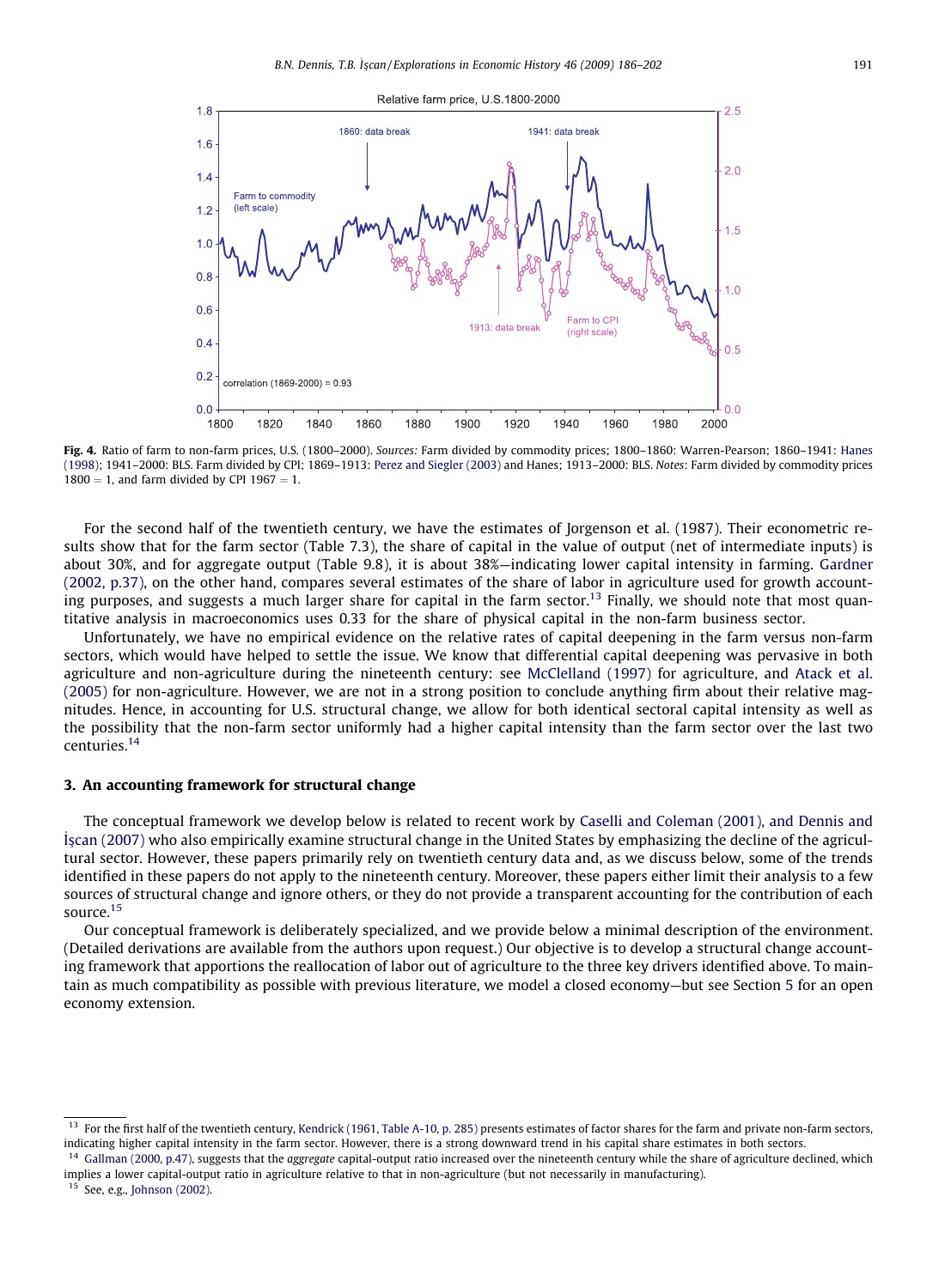### <span id="page-6-0"></span>3.1. Production and preferences

There are two sectors in the model: agriculture, denoted by A, produces a consumption good, which is possibly a necessity, and non-agriculture (''manufacturing"), denoted by M, produces a good that can be consumed or invested in physical capital.

Production.—At time t output Y in each sector is given by

$$
Y_{At} = B_A K_{At}^{\beta} (Z_{At} L_{At})^{1-\beta},
$$
  
\n
$$
Y_{Mt} = B_M K_{Mt}^{\alpha} (Z_{Mt} L_{Mt})^{1-\alpha}.
$$

where, for each sector  $i = A, M, Y_i$  is output (the equivalent of value added in national accounts),  $K_i \ge 0$  is the capital stock,  $Z_i > 0$  is labor augmenting technology,  $L_i \ge 0$  is labor input, and  $B_i > 0$  is an efficiency parameter. All labor augmenting technological change is exogenous. We refer to ZL as effective labor. The elasticities of output with respect to capital ( $\alpha$  and  $\beta$ ) are constant. These technology parameters satisfy  $0 < \beta < 1$  and  $0 < \alpha < 1$  (constant returns to scale), and throughout we refer to them as capital shares.<sup>16</sup>

Resource constraints.—All resources are fully used:

$$
K_{At} + K_{Mt} = K_t \quad \text{and} \quad L_{At} + L_{Mt} = 1. \tag{1}
$$

With total employment normalized to one, in what follows all aggregate variables can be interpreted in per worker terms.<sup>17</sup> Sectoral specialization.—The non-agricultural good can either be consumed,  $C_M$ , or invested in the form of physical capital,

I. The agricultural good can only be consumed,  $C_A$ . Thus, market clearing in product markets implies

$$
C_{At} = B_A K_{At}^{\beta} (Z_{At} L_{At})^{1-\beta},
$$
  
\n
$$
I_t = B_M K_{Mt}^{\alpha} (Z_{Mt} L_{Mt})^{1-\alpha} - C_{Mt}.
$$
\n(2)

As we discuss below, restricting the production of capital goods to the manufacturing sector also contributes to the changing composition of output and employment shares over time.

Preferences.—Preferences are represented by an additively separable lifetime utility function. Instantaneous utility depends on a composite consumption good C

$$
C_t = [\eta^{1/\nu} C_{Mt}^{(\nu-1)/\nu} + (1-\eta)^{1/\nu} (C_{At} - \gamma_A)^{(\nu-1)/\nu}]^{\nu/(\nu-1)}.
$$
\n(4)

In Eq. (4),  $\gamma_A \ge 0$  represents the "subsistence" level of food consumption,  $\eta$  is a scaling factor reflecting the weight on non-farm goods, and  $v > 0$  is the elasticity of substitution between the consumption of farm goods (net of subsistence) and non-farm goods. When  $\gamma_A > 0$ , the income elasticity of demand for agricultural goods is less than one (see also footnote 7).18

### 3.2. Optimality conditions

Production efficiency.—There is perfect factor mobility across sectors, and product markets are competitive. As a result, returns to factors of production are always equalized. This yields the equality of marginal rates of transformation across sectors:

$$
\left(\frac{1-\beta}{\beta}\right)\left(\frac{K_A}{Z_A L_A}\right) = \left(\frac{1-\alpha}{\alpha}\right)\left(\frac{K_M}{Z_M L_M}\right). \tag{5}
$$

Eq. (5) is an intratemporal optimality condition and it determines the sectoral allocation of capital per worker for given values of relative productivity  $Z_M/Z_A$ , and capital intensities  $\alpha$  and  $\beta$ .

Relative prices.—Since there is factor mobility across sectors, there is a unique wage rate and interest rate.<sup>19</sup> Normalize the price of the M-good to 1, and let  $P_A$  denote the relative price of the A-good. We solve for the relative price of the A-good using Eq. (5) and the equilibrium condition that the marginal value product of labor is identical across sectors:

<sup>&</sup>lt;sup>16</sup> Specifically, there is no fixed factor such as land in this model. In fact, at least in the United States, land can best be understood as a "variable factor." [Gardner \(2002, p. 53\),](#page-16-0) writes: ''Land in farms in 2000 was larger than in 1900 by 110 million acres, an increase of 13%. But land in farms had declined by almost 25% from its peak of over 1.2 billion acres in 1950." Since farmland is not a fixed factor, we include it in the composite capital stock  $K_A$ .

<sup>&</sup>lt;sup>17</sup> Because production technologies are constant returns to scale, there is no loss in generality in normalizing the labor force to one. Introducing population growth would not affect any of the efficiency and optimality conditions below. Both the Bureau of Economic Analysis and the USDA Economic Research Services use constant returns to scale technologies in measuring non-farm business and farm TFP, respectively.

<sup>&</sup>lt;sup>18</sup> Of course, in practice, there is no "fixed" level of subsistence food consumption independent of height and weight, both of which have evolved with economic growth [\(Fogel, 2004](#page-15-0)). In the quantitative analysis in Section 4.2.2, we take these considerations into account.

<sup>&</sup>lt;sup>19</sup> Clearly, not all workers in the United States are mobile. Nonetheless, as long as capital is mobile and a sufficiently large fraction of the labor force is free to move, the returns to capital and labor in different sectors will be equalized.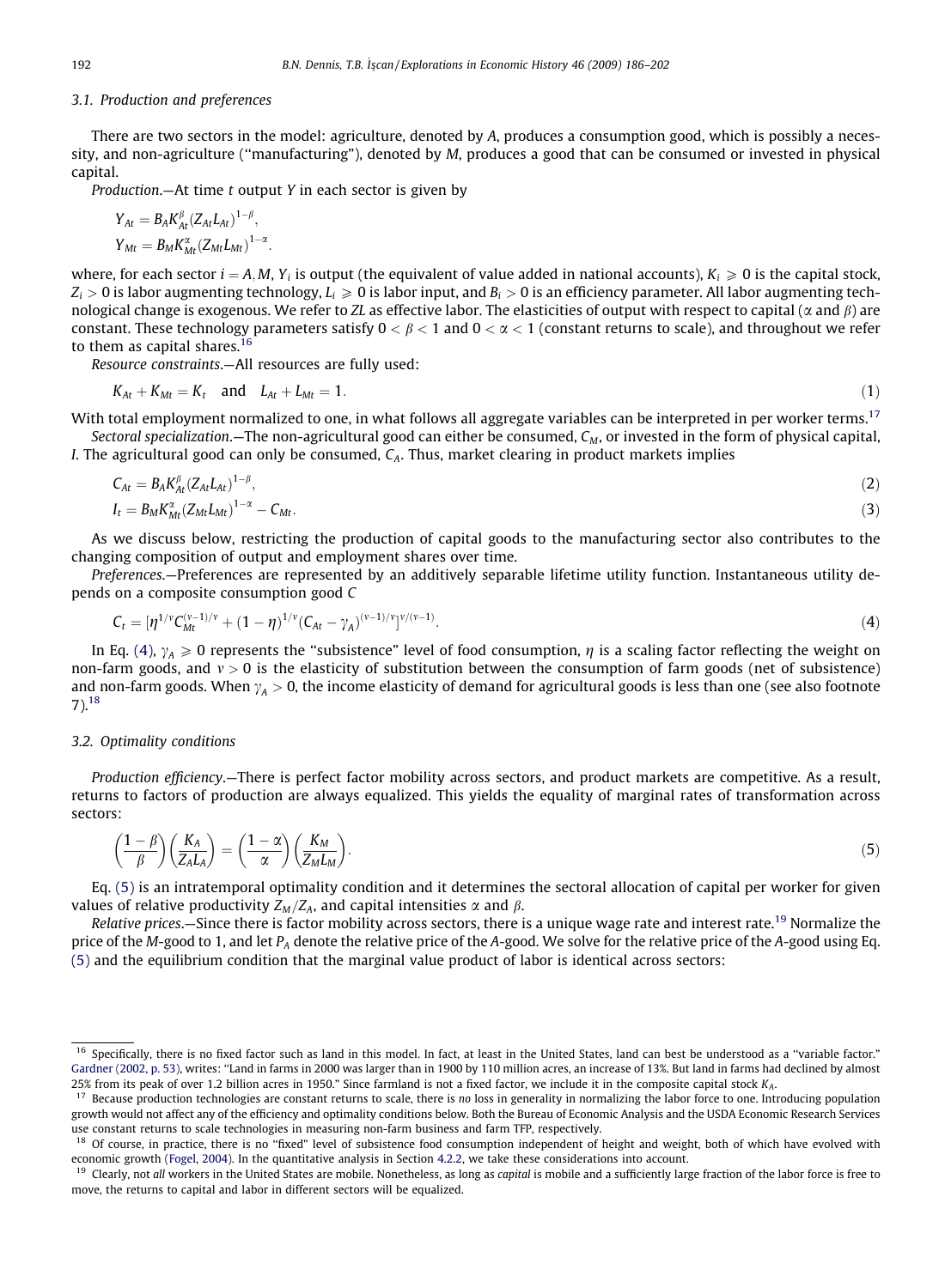<span id="page-7-0"></span>
$$
P_A = \left(\frac{1-\alpha}{1-\beta}\right) \left(\frac{Z_M}{Z_A}\right) \left(\frac{B_M}{B_A}\right) \frac{\left[K_M/(Z_M L_M)\right]^{\alpha}}{\left[K_A/(Z_A L_A)\right]^{\beta}}.
$$
\n(6)

Consumption demand.—Finally, the equality of the marginal rates of substitution between A- and M-goods corresponds to

$$
\left(\frac{1-\eta}{\eta}\right)\left(\frac{C_{Mt}}{C_{At}-\gamma_A}\right)=P_{At}^{\nu}.\tag{7}
$$

### 3.3. Sectoral allocation of labor

We derive the sectoral allocation of labor when both product and factor markets clear, and when the equilibrium satisfies two optimality conditions—(i) that marginal rates of transformation between agricultural  $(A)$  and non-agricultural  $(M)$  goods are equalized (i.e., productive efficiency in Eq. [\(5\)](#page-6-0)), and (ii) that there is equality of marginal rates of substitution between Aand M-goods (consumption optimality in Eq. (7)).

To this end, first define the following ratios:

$$
b=\frac{B_M}{B_A}, \quad z_t=\frac{Z_{Mt}}{Z_{At}}, \quad y_A=\frac{Y_A}{L_A}, \quad k_A=\frac{K_A}{Z_A L_A}, \quad k_M=\frac{K_M}{Z_M L_M}.
$$

Then, using the market clearing and optimality conditions, we obtain an expression for the employment share of nonagriculture

$$
L_{Mt} = \frac{1 - s_A(y_{At})}{1 + p(z_t)s_k(k_{At}, k_{Mt})(1 - s_{Mt})},
$$
\n(8)

where the *relative productivity* (Baumol) effect is<sup>20</sup>

$$
p(z_t) = \left(\frac{1-\eta}{\eta}\right) b^{1-\nu} z_t^{1-\nu},\tag{9}
$$

the subsistence consumption (Engel) effect, which leads to a low income elasticity of demand for farm goods, is

$$
s_A(y_{At}) = \frac{\gamma_A}{y_{At}},\tag{10}
$$

the capital accumulation effect is

$$
s_{Mt} = \frac{I_t}{Y_{Mt}},\tag{11}
$$

and the differential capital deepening effect is

$$
s_k(k_{At},k_{Mt}) = \left(\frac{1-\beta}{1-\alpha}\right)^{\nu} \left(\frac{k_{Mt}^{\alpha}}{k_{At}^{\beta}}\right)^{1-\nu}.\tag{12}
$$

Let us discuss in turn the relevance of each of these for structural change. The Baumol effect  $p(z_t)$  in Eq. (9) originates from differences in sectoral productivity growth rates (i.e.,  $\dot{z}\neq 0$ ). This expression also demonstrates that the influence of the Baumol effect on structural change depends on the elasticity of substitution between the consumption of agricultural and nonagricultural goods, v. When this elasticity is unitary, this effect vanishes regardless of the magnitude of the differences between sectoral productivity levels. When  $v < 1$  (gross complementarity), faster productivity growth in agriculture leads to a ''cost disease" for non-agriculture with labor moving out of agriculture.

The Engel effect  $s_A(y_A)$  in Eq. (10) is the ratio of subsistence agricultural consumption to output per agricultural worker in agriculture. As productivity in agriculture increases,  $C_A$  tends to increase (since  $C_A = Y_A$ ). However, the demand for agricultural goods increases proportionately less than the increase in aggregate income, leading to a reallocation of labor out of agriculture. The presence of subsistence consumption is ultimately responsible for the low elasticity of demand effect for agricultural goods (Engel's Law). The capital accumulation effect,  $s_M$  in Eq. (11), is the share of investment in non-agricultural output. In the model, only non-agricultural goods can be converted into physical capital, and this specialization is responsible for the capital accumulation effect.

The differential capital deepening effect,  $s_k$  in Eq. (12), originates from differential capital intensities  $(\alpha \neq \beta)$ . This expression shows that the influence of the differential capital deepening effect on structural change also depends on the elasticity of substitution between agricultural and non-agricultural goods, v. As in the case of the Baumol effect, this effect vanishes when this elasticity is unitary regardless of the magnitude of the differences between sectoral capital intensities. When  $v < 1$ , the sector that uses the non-reproducible factor (labor) more intensively would tend to employ proportionately more

 $^{\overline{20}$  We include the constant terms  $\left(\frac{1-\eta}{\eta}\right)b^{1-\nu}$  in the relative productivity effect so that the differential capital deepening effect we discuss below only depends on factor share parameters, and the capital accumulation effect has a simple economic interpretation. This is inconsequential for our quantitative results below.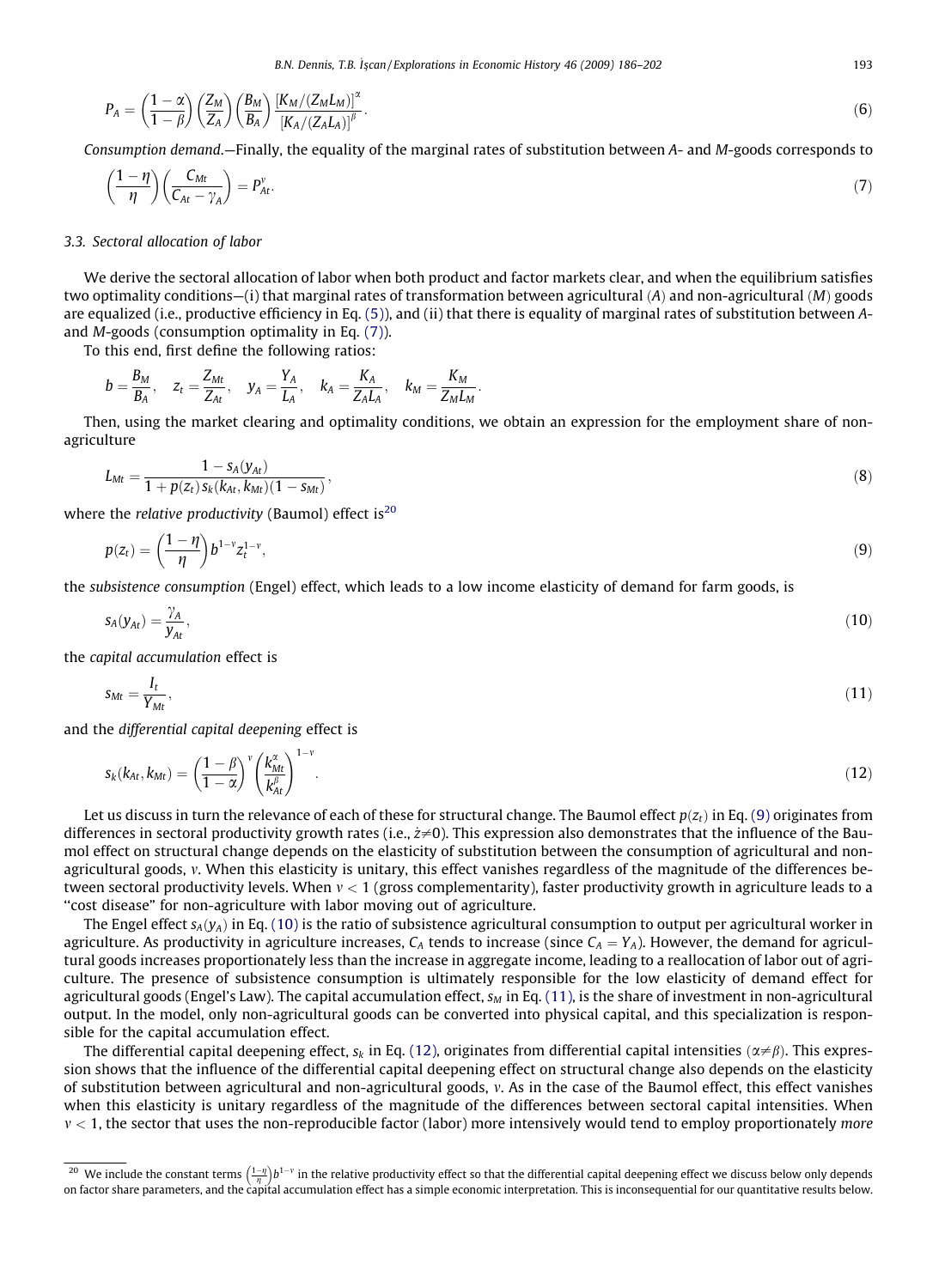### Table 1

Summary of variable descriptions and data sources.

| Variable            | Description                                                                                                                                                                       | Source                                                                                                                                                                    |
|---------------------|-----------------------------------------------------------------------------------------------------------------------------------------------------------------------------------|---------------------------------------------------------------------------------------------------------------------------------------------------------------------------|
| Output              | Gross value added by the business sector, farm and non-farm                                                                                                                       | Gallman (1960), Gallman and Weiss (1969), U.S. Department of<br>Commerce (1975), and Bureau of Economic Analysis (BEA)                                                    |
| Consumption         | Private consumption expenditures, food and all items                                                                                                                              | Lebergott (1996), and BEA                                                                                                                                                 |
| Employment          | Farm and non-farm employment, 10 years and older (1800–<br>1900), 14 years old and older (1910–1947), 16 years old and<br>older (1948-2000)                                       | Weiss (1992 and unpublished worksheets), and Bureau of Labor<br><b>Statistics</b>                                                                                         |
| Capital stock       | Farm capital stock (net of cropland value, inventories, livestock<br>and workstock), and private domestic economy, nonresidential<br>stock of equipment, software, and structures | Gallman (1986), Kendrick (1961), and U.S. Department of<br>Commerce (2006)                                                                                                |
| Gross<br>investment | Gross domestic private nonresidential fixed investment. No data<br>for the nineteenth century                                                                                     | Kendrick (1961), and BEA                                                                                                                                                  |
| Farm TFP            | Farm total factor productivity                                                                                                                                                    | Gallman (1972), Craig and Weiss (2000); 1900–1947, Kendrick<br>(1961, Table B-I), and 1948–2000, U.S. Department of Agriculture,<br>Economic Research Services            |
| Non-farm TFP        | Manufacturing TFP for 1820-1890, and private non-farm<br>business sector TFP for the twentieth century                                                                            | Sokoloff (1986); 1860-1870, Gallman (2000); 1870-1900, Kendrick<br>(1961, Table D-I); 1900–1947, Kendrick (1961, Table A-XXIII);<br>1948-2000, Bureau of Labor Statistics |
| Prices              | Wholesale price indexes for farm products and all commodities<br>other than farm products                                                                                         | 1800-1860, Warren and Pearson series; 1860-1941, Hanes (1998);<br>1941-2000, Bureau of Labor Statistics                                                                   |
| Factor shares       | Share of labor in total agricultural income and in non-farm<br>income                                                                                                             | 1840–1890 (farm only): Gallman (1972); 1948–1979: Jorgenson<br>and Gallop (1987)                                                                                          |
| Trade shares        | Net farm and non-farm exports (imports) as a percent of total<br>farm and non-farm output                                                                                         | U.S. Department of Agriculture, Economic Research Services; BEA,<br>U.S. International Transactions Accounts Data, Table 1                                                |

Note: See [Dennis and](#page-15-0) *Is[can \(2008\)](#page-15-0) more detailed information on variable descriptions*, and data sources.

labor (and capital) over time. This is similar in principle to the Baumol effect, with the understanding that, in this case, the sector with lower capital intensity is the relatively constraining factor for economic growth and amasses (in relative terms) all the factors of production [\(Acemoglu and Guerrieri, 2008\)](#page-15-0).

If agriculture is indeed more labor intensive relative to non-agriculture, this tendency would, of course, thwart the secular reallocation of labor out of agriculture that we observe in the data. Therefore, for the differential capital deepening effect alone to generate farm out-migration, we need a combination of a higher capital share in agriculture ( $\beta > \alpha$ ) and gross complementarity ( $v < 1$ ), which would correspond to agriculture becoming more capital intensive relative to non-agriculture over time.

Most of the evidence we summarized above in Section 2 indicates that non-agriculture has been the relatively capital intensive sector, and this fact alone would lead us to conclude that the differential capital deepening effect would have actually slowed the reallocation of labor out of agriculture in this historical episode. However, such a conclusion would be inaccurate because differential sectoral productivity growth rates may contribute in important ways to differential sectoral capital-to-effective labor ratios; see the last term in Eq. [\(12\).](#page-7-0) As such, differential capital intensities would amplify the Baumol effect—an interaction between the two supply-side effects that is often overlooked in the theoretical literature. Therefore, the historical process we consider in this paper reflects the combined influences of the Baumol and capital deepening effects.<sup>21</sup>

Eq. [\(8\)](#page-7-0) is analogous to Solow growth accounting. It links the data on agricultural consumption per worker, the investment-to-non-agricultural output ratio, and the allocation of capital across sectors to the four proximate determinants of the sectoral allocation of labor described above. Structural change accounting, as measured by changing employment shares, immediately follows from this accounting expression.

### 4. Accounting for U.S. structural change

### 4.1. Data

We rely on numerous data sources to account for the U.S. structural change in the nineteenth and twentieth centuries. See Table 1 for a description of variables and data sources, and [Dennis and](#page-15-0) *Is[can \(2008\)](#page-15-0)* for the details. Our nineteenth century data set builds on the meticulous work of numerous economic historians affiliated with the NBER, and the twentieth century data come mostly from official sources. Not surprisingly, our desire to use both nineteenth and twentieth century data faces

 $21$  In fact, quantitative simulations show that structural change driven by differential capital deepening alone is painstakingly slow even when agriculture is the more capital intensive sector. Even at the early stages of transformation, reallocating 20% of the labor force toward the labor intensive sector takes about 1000 years! This speed of labor reallocation is clearly too slow to match the U.S. data. Thus, even if future research concludes that agriculture has always been the more capital intensive sector, there is reason to be skeptical about the strength of differential capital intensities alone as a significant source of structural change for the U.S. industrialization.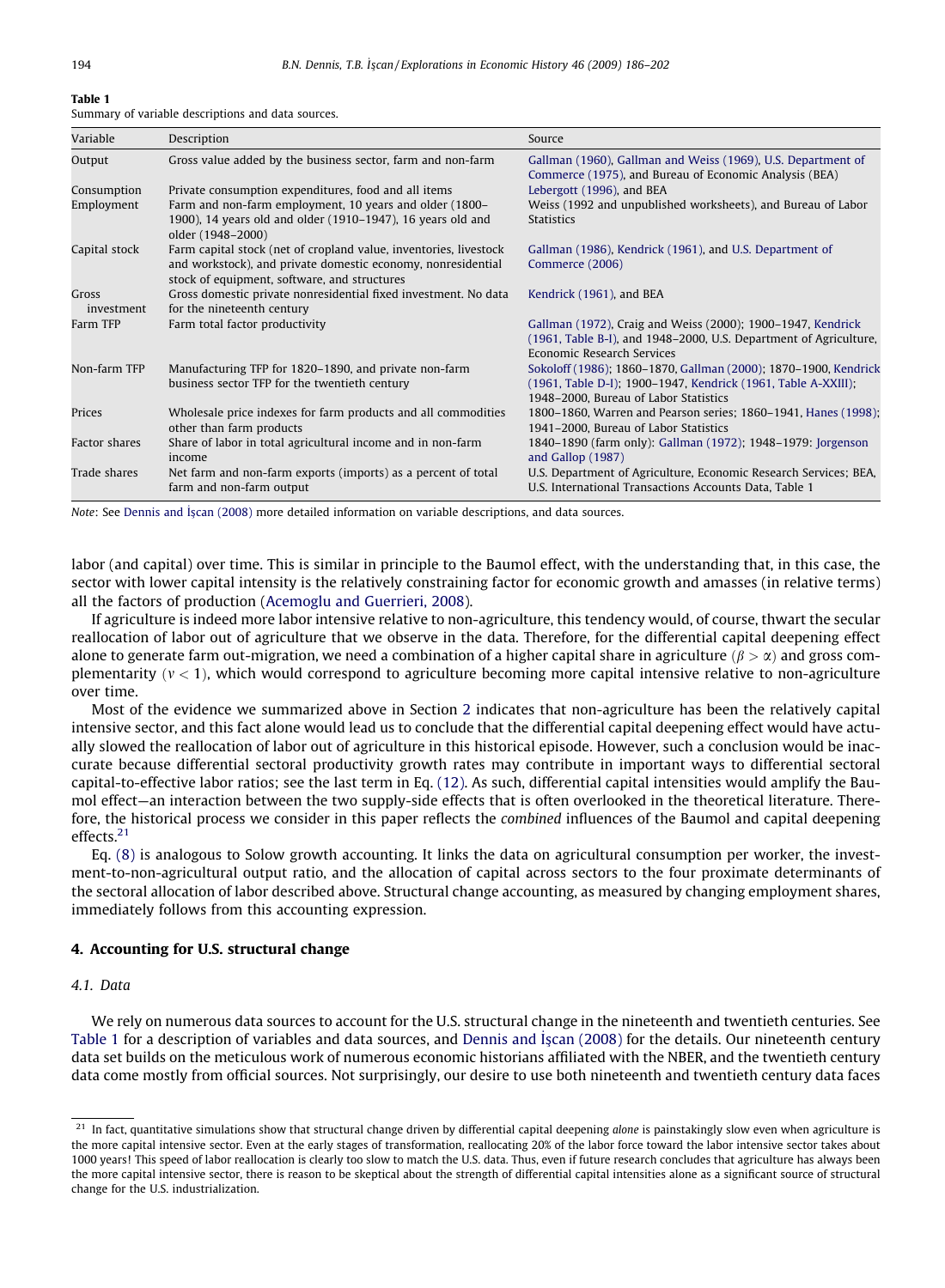<span id="page-9-0"></span>

Fig. 5. Employment share of non-farm sector: baseline model. Source: For actual series (solid line), see sources to [Fig. 1.](#page-1-0) Notes: The calibrated series are computed using the relative productivity values (b and z) calibrated to match  $L_M$  in 2000 and using the measured relative productivity growth, as discussed in the text. The parameter values are  $v = 0.1$  and  $\eta = 0.85$ . Circles (O) cover the period 1900–2000 and are based on [Kendrick's \(1961\)](#page-16-0) and BEA's  $I/Y<sub>M</sub>$  series (which are not directly comparable). The figure also shows two alternative calibrated series using "high" value for  $I/Y_M = 0.162 \times$ ; its value in 2000) and a "low" value for  $I/Y_M = 0.081$  (+).

important data constraints. We encounter many instances in which data from different sources using different methodologies need to be parsed (over time). There are also instances in which we have to choose among alternative estimates (covering roughly the same period). In those cases, we consult different sources and historical accounts to determine whether the broader tendencies we detect in our parsed data series coincide with those detected by previous researchers and economic historians. These are discussed extensively in [Dennis and](#page-15-0) İş[can \(2008\)](#page-15-0). $^{22}$  When we are unwilling to parse two time series, we bracket our estimates based on alternative scenarios. This ''sensitivity" analysis is the best we can do given our current knowledge.

### 4.2. Quantitative results

To illustrate the forces at work, we use a series of figures to demonstrate how well each source of structural change can track the actual share of non-agricultural employment,  $L_M$ , over time. In the figures and discussion that follows, we use the term "model-based series" to refer to the portion of  $L_M$  for which the framework can account using the different sources of structural change identified above. The difference between the actual and model-based  $L_M$  series is analogous to the Solow residual in growth accounting. The accounting framework allows for three key sources of the reallocation of labor out of agriculture in the U.S., and we will progressively introduce each of these drivers to illustrate their relative contribution.

### 4.2.1. Baumol and capital accumulation effects

We begin by considering a ''baseline scenario" in which only the Baumol and capital accumulation effects drive structural change. We thus turn off both the Engel effect, by setting  $\gamma_A = 0$ , and the differential capital deepening effect, by setting  $\alpha = \beta$ . To carry out the structural change accounting, we still need values for two preference parameters: the elasticity of substitution between farm and non-farm goods, v, which we set equal to 0.1 (gross complementarity), and the weight on the non-farm good in the consumption aggregator,  $\eta$ , which we set equal to 0.85 (to match the long-run expenditure shares).

Fig. 5 demonstrates the results of the baseline scenario for the twentieth century. Accounting only for Baumol and capital accumulation effects leaves a considerable residual, especially before about 1960, despite an acceleration of the farm productivity growth rate starting in the late 1930s. The results are especially disappointing for the beginning of the century,

<sup>&</sup>lt;sup>22</sup> [Mundlak \(2005\)](#page-16-0) also uses two centuries of U.S. data in his analysis of technological change in the U.S. agriculture. However, he does not use data on the rest of the economy and his data sources are slightly different from those we use.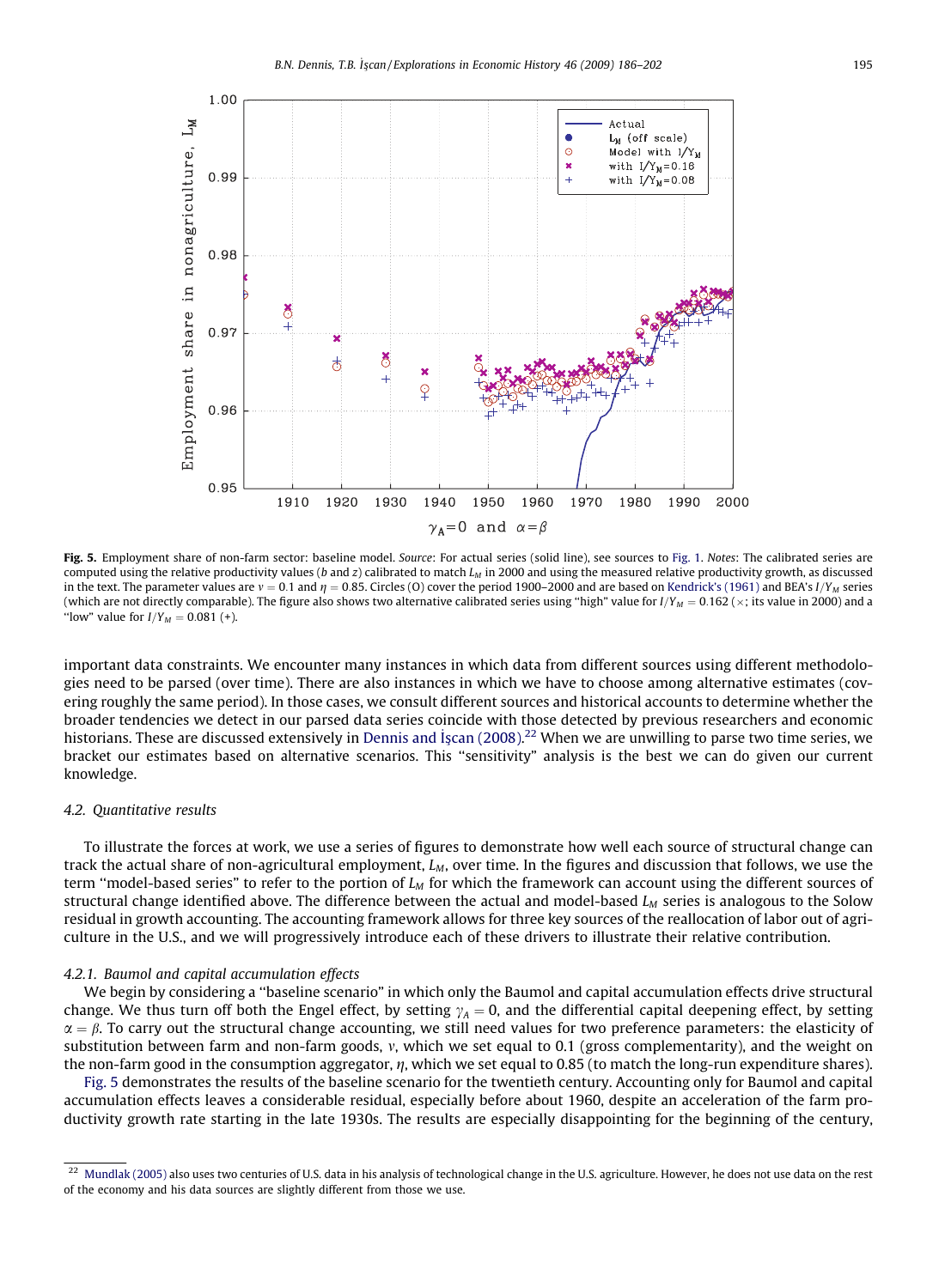when relative productivity growth favors the non-farm sector and the model-based series imply that agriculture's share of total employment should have increased. Aside from grossly missing the broader trends in the early part of the century, the combined influences of the Baumol and capital accumulation effects are also economically small. The best the baseline scenario can account for is about a 2% points increase in the employment share of the non-farm sector through the twentieth century relative to the actual change of about 30% points.

[Fig. 5](#page-9-0) also shows that the baseline scenario is not sensitive to substantial variations in the investment–non-farm output ratio. We consider two examples in which the investment–output ratio is kept constant: a ''high" ratio corresponds to the investment–output ratio in the year 2000 when the investment boom in the United States reached one of its historic peaks (according to the BEA data), and a "low" ratio, which is taken as half of that peak, but still above the post-WWII mean.<sup>23</sup> While these alternative estimates help bracket the model-based series, they have no substantial influence on our conclusions.<sup>24</sup>

Inspection of Eq. [\(8\)](#page-7-0) shows why the joint influences of relative productivity and capital accumulation are unlikely to account for the structural change in the United States even after the 1930s when relative productivity growth on average fa-vored agriculture. On the right-handside of Eq. [\(8\)](#page-7-0), we have the inverse of the relative productivity term,  $p(z)$ , multiplied by one minus the investment–output ratio (with  $s_A = 0$  and  $s_k = 1$ ). Although relative productivity growth  $(z_t/z_t)$  favors the farm sector at least in the second half of the twentieth century, changes in  $p(z)$  do not sufficiently amplify the changes in relative productivity. Alternatively, to have an upward trend on the right-handside of Eq. [\(8\),](#page-7-0) we need a strong trend in the ratio of investment to non-farm output. But, at least over the twentieth century, this ratio moved little.

In order for the Baumol effect to account for structural change, we would need a consistent 2% per annum TFP farm–nonfarm differential in favor of the farm sector (absent capital accumulation effects) in order to bring the employment share of agriculture in the model from its actual value of 33% in 1910 to about 6.2% by 2000 (the actual growth rate of  $L_M$  is 2.4%). As shown above, however, the TFP growth differential was much less than 2% per year during the twentieth century, and typically favored non-agriculture during the nineteenth century.<sup>25</sup>

Overall, the results show that combined Baumol and capital accumulation effects can account for a significant fraction of the U.S. structural change only since the mid-1960s, and they leave a considerable unexplained residual in the employment share of the non-farm sector (especially in the nineteenth century data). In the next section we introduce the Engel effect,  $\gamma_A\neq 0$ , into the analysis and examine its quantitative contribution to structural change in the United States.

### 4.2.2. Engel effect

To incorporate the Engel effect into the analysis, we use data on food consumption  $C_A$  and need to calibrate the subsistence consumption parameter  $\gamma_A$ . We set  $C_A = Y_A$  –of course, in practice food consumption is not equal to food production because of spoilage, cooking losses, waste, and other losses. Our measure of  $C_A$  includes processed foods. With the rise of the share of processed foods in total consumption expenditures on food, this measure would overstate the expenditures on farm goods, and thereby lead us to understate the contribution of Engel effect to the reallocation of labor out of agriculture.

For  $\gamma_A$ , one approach is to treat this as a constant. However, it may not be plausible to treat  $\gamma_A$  as constant in a study that covers two centuries of rapid physiological, as well as structural change. As we noted above, minimum requirements for caloric intake might have changed over time with the increase in the average height and weight of adults. Also, as incomes and social norms change, preferences that determine the subsistence consumption bundle may also change over time—for instance, more weight on meat and fruits, which are relatively more expensive, and less weight on cereals and potatoes, which are relatively inexpensive. As such, there may be a subjective component to this parameter. We thus pursue several alternative approaches.

In the first approach, we fix  $\gamma_A$  using a benchmark year estimate of the ratio of subsistence food consumption to per capita food consumption  $C_A = Y_A$ . Specifically, we set  $\gamma_A/C_A = 0.95$  for 1919, and let this ratio fluctuate over time with the fluctuations in per capita consumption.<sup>26</sup> Aside from the fact that this approach fixes the subsistence consumption requirements for the entire sample period, it is also only feasible for the twentieth century, because we lack food consumption data for the nineteenth century.

The second approach we pursue makes assumptions about the evolution of  $\gamma_A/C_A$  without necessarily assuming that  $\gamma_A$ remains constant throughout. Thus, annual variations in the values of  $C_A$  no longer translate automatically into fluctuations in the  $\gamma_A/C_A$  ratio. This more flexible and indirect approach also allows us to extend the analysis to the nineteenth century. Within this approach we again consider two alternatives: (i) a constant  $\gamma_A/C_A$  ratio at 0.90 from 1800 until 1950, and (ii) a

<sup>&</sup>lt;sup>23</sup> [Gordon's \(2004, Fig. 2.9\)](#page-16-0) estimates also show that since 1870 capital-output ratio in the United States has been roughly constant.

<sup>&</sup>lt;sup>24</sup> We do not present the model-based series for the nineteenth century because, as we discussed above, relative productivity growth was much higher in the non-farm sector during much of this century. This alone implies an increasing employment share of farm employment which is counter to the actual record and which therefore widens the gap between the baseline scenario and the data.

 $25$  Even during the golden years of agricultural productivity growth from 1948 to 2000, this differential was only about 0.7% per annum. Furthermore, even if we (incorrectly) used relative price inflation to gauge relative TFP trends, the average relative price deflation was 1.6% for 1946–2000, significantly below the figures needed to account for U.S. structural change by the Baumol effect alone.

Specifically, our data in [Fig. 2a](#page-2-0) suggests that real per capita food consumption was particularly low in this year—clearly due to the rising price of food during WWI. So, for that year, we pick a high ratio of the value of subsistence to actual food consumption. We then use the  $\gamma_A$  value corresponding to that benchmark (1330 in 2000 dollars) and the actual data on per capita consumption expenditures on food to determine the  $\gamma_A/C_{At}$  series.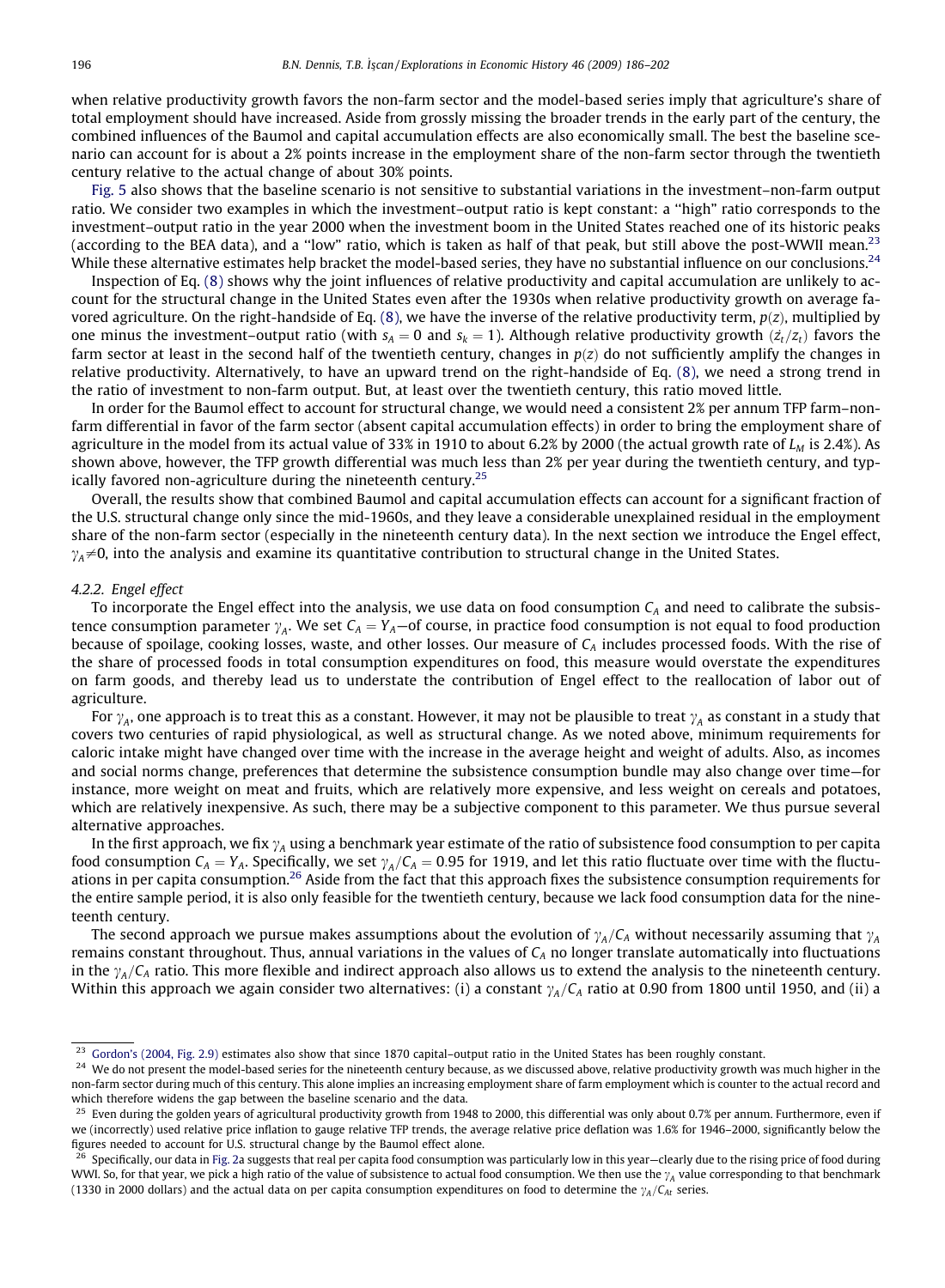<span id="page-11-0"></span>

Fig. 6. Employment share of non-farm sector: the extended model. Source: For actual series, see sources to [Fig. 1.](#page-1-0) Notes: See text for details. Other parameter values are  $v = 0.1$  and  $\eta = 0.85$ .

trending  $\gamma_A/C_A$  ratio from 1800 until 1950 with  $\gamma_A/C_A(1800) = 0.95$  and  $\gamma_A/C_A(1950) = 0.90$ . In both cases, after 1950 we let  $\gamma_A/C_A$  vary as in our first approach.

At first blush, assuming an almost constant  $\gamma_A/C_A$  ratio for a period of 150 years appears extreme. However, we base our decision to use flat  $\gamma_A/C_A$  profiles on several observations. First, we construct an index of farm output per U.S. worker from 1800 to 2000 using the value of farm output and total employment.<sup>27</sup> Remarkably we find that this index is practically flat from 1800 until about 1950. Although there is uncertainty about the exact turning point, after about 1960 these data exhibit an upward trend.<sup>28</sup> This suggests that a flat  $\gamma_A/C_{At}$  profile is not inconsistent with the production data at least until the early 1950s.

A relatively flat  $\gamma_A/C_A$  profile is also consistent with the U.S. Department of Agriculture's estimates of total food supply measured in calories per person per day. For instance, [Putnam et al. \(2002, Fig. 1\)](#page-16-0) show that per capita food consumption remained practically constant from 1910 (the earliest year for which there is reliable data) until 1965, and has since been increasing.

Fig. 6 presents the actual share of employment in non-agriculture, as well as the model-based series calculated using the three alternative approaches to calibrating  $\gamma_A/C_A$ . In all cases, we allow for the relative productivity and capital accumulation effects.<sup>29</sup> First, consider the scenario in which we set  $\gamma_A/C_A = 0.95$  for 1919. Compared to the baseline scenario, the model with Engel effect yields much more significant reallocation of labor from agriculture to non-agriculture, and it matches the employment share of the non-farm sector closely in 1919 and 1929. More specifically, the extended framework that includes a low income elasticity of demand for farm goods accounts for the long-run trend reallocation after 1919 reasonably well. These results forcefully underscore the importance of the demand-side factors in accounting for the U.S. structural change.

There are, however, some important discrepancies between the data and what the framework can account for. In particular, the accounting framework leads to an unrealistically high employment share in the non-farm sector at the turn of the twentieth century. Given that this approach fixes  $\gamma_A$ , these high values of  $L_M$  in 1900 and 1909 are largely due to the slightly higher per capita food consumption (hence lower  $\gamma_A/C_A$  ratio) in those years relative to that of 1919. Our emphasis on

 $\frac{27}{27}$  In particular, we constructed a farm output index (2000 = 1) by relying on three sources: for 1800–1900 we used [Towne and Rasmussen \(1960\)](#page-16-0) estimates of the value of agricultural output entering gross product as revised by [Weiss \(1993\),](#page-16-0) for 1900–1929, farm gross private domestic product by [Kendrick \(1961\)](#page-16-0), and for 1929–2000, farm business GDP by BEA. We also construct a total employment index (2000 = 1) by relying on [Weiss \(1992, 1993\)](#page-16-0) for the nineteenth century and the U.S. Department of Commerce for the twentieth century. We then took the ratio of the farm output index and the total employment index. This index is admittedly noisy at the beginning of our sample.

<sup>&</sup>lt;sup>28</sup> The per capita consumption data in [Fig. 2](#page-2-0) also show a distinct upward trend after the early 1960s. Consumption data before that date are relatively more volatile because they are more heavily influenced by on-farm consumption of food and food transfers during the Great Depression.

<sup>&</sup>lt;sup>29</sup> For the nineteenth century, we set  $I/Y_M$  equal to its value in 2000. We experimented with alternative (and plausible) values of  $I/Y_M$ , and the results were not sensitive to the specific values of this ratio.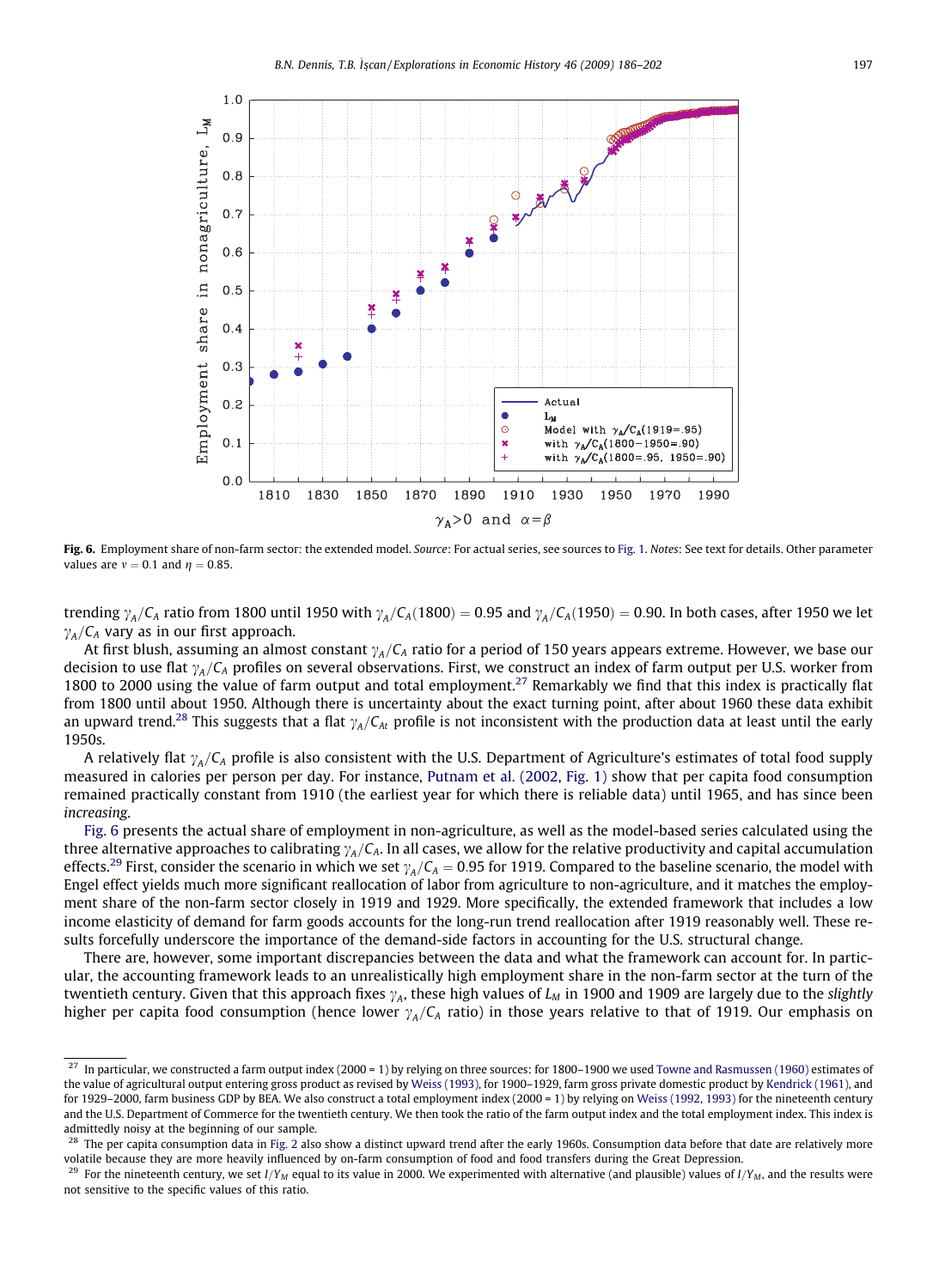

Fig. 7. Employment share of non-farm sector: full model. Source: For actual series, see sources to [Fig. 1.](#page-1-0) Notes: See text for details. Other parameter values are  $v = 0.1$  and  $\eta = 0.85$ .

slightly is warranted, because in the model even minor variations in the  $\gamma_A/C_A$  series have a substantial effect on the sectoral allocation of labor.

When we consider the alternative and more flexible approaches to measuring  $\gamma_A/C_A$  ratio, the model-based  $L_M$  series coin-cide with the actual data remarkably well ([Fig. 6,](#page-11-0) series labeled by + and  $\times$ ; note that these series coincide after 1950 by construction). Overall, the case in which we allow  $\gamma_A/C_A$  ratio to decrease gently from 0.95 in 1800 to 0.90 in 1950 accounts for the U.S. structural change experience considerably better than the other two cases. We thus find that the Engel effect is the dominant driving force of structural change in the United States from the beginning of the nineteenth century well into the mid-twentieth century. This complements the baseline scenario, whereby Baumol and capital accumulation effects jointly provided a good accounting of U.S. structural change beginning in the mid-1960s.

### 4.2.3. Differential capital deepening effect

The third driver of structural change that the accounting framework can accommodate is the differential capital deepening effect. This effect is only present when  $\alpha \neq \beta$ . As we discussed in Section 2, there is no agreement on the parameter estimates of the sectoral capital intensities,  $\alpha$  and  $\beta$ , but those that find sharp differences typically suggest a larger capital intensity in non-agriculture. To make the contrast between the previous scenarios as sharp as possible, we use the estimates of [Jorgenson, Gallop and Fraumeni \(1987\)](#page-16-0) and set the share of capital in agriculture at 0.30 and the share in non-agriculture at 0.38.

To incorporate the differential capital deepening effect into the analysis, we need data on the sectoral capital stock per effective worker,  $k_A$ ,  $k_M$ . Since there are no estimates available for  $k_A$ ,  $k_M$ , we calculate the  $s_k$  series from the data using Eq. [\(6\),](#page-6-0) which links  $s_k$  to information on relative prices, factor shares, and relative productivity levels, b and  $z$ —and this is where the interaction between the capital deepening effect and Baumol effect becomes important.

Fig. 7 shows the model-based  $L_M$  when we consider both  $\alpha = \beta$  and  $\alpha > \beta$ , the latter of which incorporates all three key theoretical drivers of structural change. Because the results when the subsistence consumption effect operates through the gently upward sloping  $\gamma_A/C_A$  profile from 1800 until 1950 (i.e.,  $\gamma_A/C_A(1800) = 0.95$  and  $\gamma_A/C_A(1950) = 0.90$ ) provide a better fit for the nineteenth century, we present this scenario. Visually, the model-based series with  $\alpha = \beta$  (no differential capital deepening) are practically indistinguishable from the model-based  $L_M$  with the differential capital deepening effect.<sup>30</sup>

In a recent paper, [Young \(2006\)](#page-16-0) argues that, in the U.S., share of labor in agriculture has not remained constant between 1958 and 1996. More importantly, his estimates suggest a switch in relative factor shares with agriculture becoming more capital intensive relative to the rest of the economy, especially after 1965. According to these estimates, the capital deepening effect alone would have contributed relatively more to structural change after 1965, but quantitatively the results are very similar to those we report in the paper.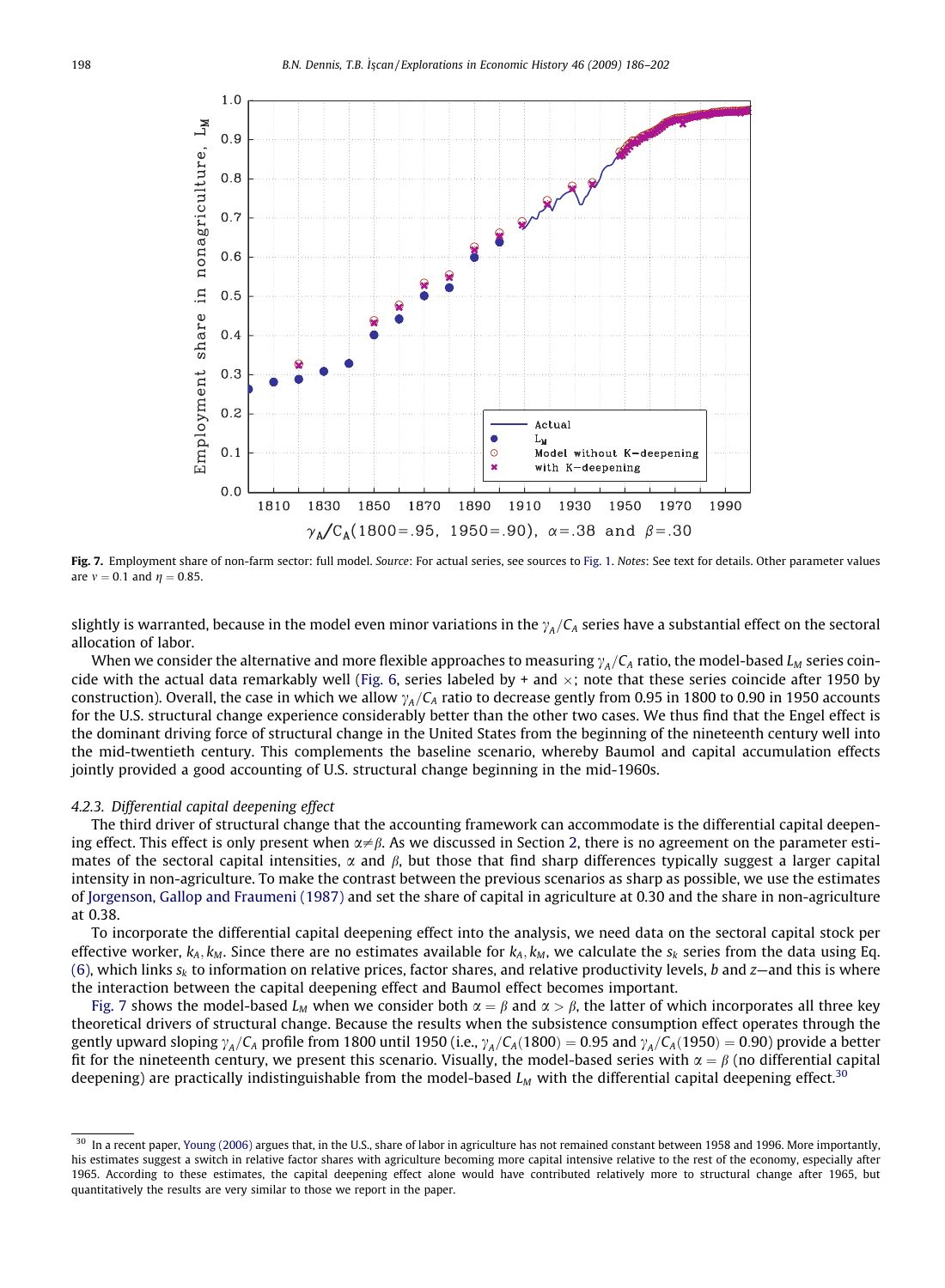| Table 2                             |  |
|-------------------------------------|--|
| Decomposition of structural change. |  |

|                                          | [1] Baumol effect | [2] Engel effect | [3] $\alpha > \beta$ | [4] Total | [5] Actual | [6] Difference |
|------------------------------------------|-------------------|------------------|----------------------|-----------|------------|----------------|
| (a) Changes over a period<br>1820-1900   |                   |                  |                      |           |            |                |
| $\% \Delta L_M$ due to:                  | $-1.2$            | 103.4            | $-0.0$               | 102.2     | 121.1      | $-19.0$        |
| % contribution:<br>1900-1950             | $-1.1$            | 101.2            | $-0.0$               | 100.0     |            |                |
| $\% \Delta L_M$ due to:                  | $-1.4$            | 33.7             | 0.4                  | 32.6      | 37.5       | $-4.9$         |
| % contribution:<br>1950-2000             | $-4.3$            | 103.3            | 1.1                  | 100.0     |            |                |
| $\% \Delta L_M$ due to:                  | 1.5               | 9.9              | 1.0                  | 12.4      | 11.0       | 1.4            |
| % contribution:<br>1980-1990             | 12.0              | 80.1             | 8.0                  | 100.0     |            |                |
| %∆L <sub>M</sub> due to:                 | 0.7               | 0.3              | $-0.2$               | 0.7       | 0.7        | 0.0            |
| % contribution:<br>1990-2000             | 90.7              | 38.6             | $-29.4$              | 100.0     |            |                |
| % $\Delta L_M$ due to:                   | 0.2               | 0.1              | 0.3                  | 0.6       | 0.3        | 0.3            |
| % contribution:                          | 37.8              | 14.8             | 47.4                 | 100.0     |            |                |
| (b) Average annualized $\%$ $\Delta L_M$ |                   |                  |                      |           |            |                |
| 1820-1900                                | $-0.015$          | 0.891            | $-0.000$             | 0.884     | 0.997      | $-0.113$       |
| 1900-1950                                | $-0.029$          | 0.583            | 0.007                | 0.567     | 0.639      | $-0.072$       |
| 1950-2000                                | 0.029             | 0.189            | 0.020                | 0.234     | 0.209      | 0.025          |

Note: Column 1 only allows for differential relative productivity growth (Baumol effect) with  $\gamma_A = 0$  and  $\alpha = \beta$ . Column 2 adds the subsistence consumption (Engel) effect with an upward sloping  $\gamma_A/C_A$  profile from 1800 until 1950 (i.e.,  $\gamma_A/C_A(1800) = 0.95$  and  $\gamma_A/C_A(1950) = 0.90$ ) while maintaining  $\alpha = \beta$ , and column 3 adds the differential capital deepening effect with  $\alpha = .38$ , and  $\beta = .30$ . The (marginal) contributions reported in the table correspond to the differences in the model-based  $L_M$  across each of these successive outcomes, given unique underlying relative productivity data.

### 4.3. Putting things together

Table 2 shows the contribution of each of the three sources of structural change for three periods: 1820–1900, 1900– 1950, and 1950–2000. For each of these periods, we show the annualized percentage changes in the model-based  $L_M$  series due to each of the three sources (columns 1–3), and their combined effect on the share of non-farm labor (column 4). For the periods 1820–1900 and 1900–1950, the three sources explain from 84% to 87% of actual structural change. However, for the period 1950–2000, these sources imply a higher level of structural change than actually occurred (a difference of 13%).

The results show that the Engel and Baumol effects account for the bulk of U.S. structural transformation in the last two centuries. Of these sources, the Engel effect is dominant in all three periods, and constitutes 80% or more of the reallocation of labor out of agriculture. As anticipated by our earlier discussion, relative productivity growth slows down the reallocation of labor out of agriculture in the periods 1820–1900 and 1900–1950. This tendency, however, reverses in the period 1950– 2000, when the Baumol effect accounts for approximately 12% of the model-based structural change. Differential capital deepening also provides a (minimal) headwind, which slows down reallocation of labor out of agriculture from 1820 to 1900. However, this force reverses direction in the final two periods with differential capital deepening contributing 8% to model-based structural change in the period 1950–2000. The key to this result is the relatively higher productivity growth in the farm sector, which has fueled relatively more rapid capital deepening in this sector, and thus has been responsible for the further release of labor out of agriculture—this despite the fact that absent these relative productivity growth effects,  $\alpha > \beta$  would have slowed reallocation. In fact, the contribution of relative productivity effect increases from 12% in the decade 1950–1960 (not shown) to 38% in 1990–2000, while the contribution of subsistence consumption decreases from 80% to 15%.31

### 5. Extensions

### 5.1. International trade

How does openness to international trade affect our understanding of this historical process? After all the U.S. has historically been a net exporter of farm goods, and historians have long argued that in the absence of foreign demand for United States farm goods, the reallocation of labor out of agriculture would have been faster, especially in the nineteenth century ([Gallman, 2000\)](#page-16-0).

To account for the impact of international trade on the reallocation of labor out of agriculture, we start by modifying the market clearing conditions for farm and non-farm goods, and denote the ratio of farm net exports to farm output by 1 –  $\tau_A$ 

<sup>&</sup>lt;sup>31</sup> The contribution of relative productivity when  $\alpha > \beta$  increases even faster: from 20% in 1950–1960 to 85% in 1990–2000.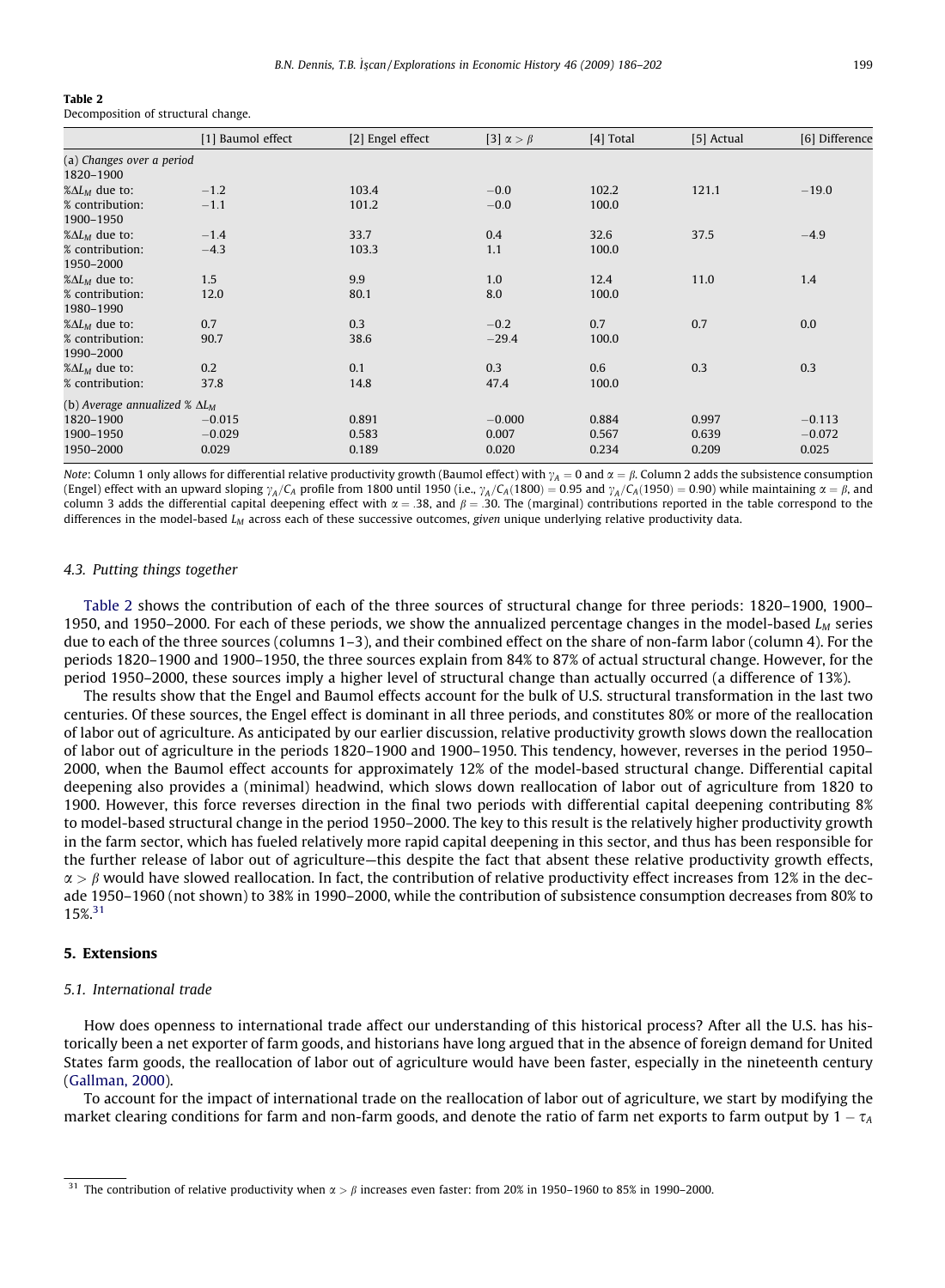(where  $\tau_A$  is the ratio of consumption of farm goods to farm output), and similarly, denote the ratio of non-farm net exports to non-farm output by  $1 - \tau_M$ :

$$
C_A = \tau_A Y_A, \tag{13}
$$
\n
$$
I = \tau_M Y_M - C_M. \tag{14}
$$

We denote the *domestic r*elative price of farm goods in terms of non-farm goods by  $P_A^{\rm open}$ . Setting this (exogenous) relative price equal to relative factor intensities and using the market clearing equations, we obtain an expression for what we term the relative price effect

$$
p^{\text{open}} = \left(\frac{1-\eta}{\eta}\right) (P_A^{\text{open}})^{1-\nu}.
$$

The resulting sectoral allocation of labor  $L_M$  is given by

$$
L_M = \frac{\tau_A - s_A}{\tau_A + (\tau_M - s_M)p^{\text{open}}\left(\frac{1-\beta}{1-\alpha}\right)}.
$$
\n(16)

The Engel and capital accumulation effects ( $s_A$  and  $s_M$ ) are similar to those in the closed economy. In the case of the open economy, however, we have the relative price effect,  $p^{open}$  although differential capital intensities still matter and in fact amplify the relative price effect.

[Table 3](#page-15-0) presents the decomposition results for the open economy. Data limitations force us to begin this decomposition from 1938. Once again, the Engel effect dominates, accounting for 97% of model-based structural change for the period 1938–2000, while the relative price effect accounts for the remaining 3%. Allowing for differential capital shares does not affect the results. However, these results are based on a small open-economy assumption in which the relative price is exogenous. For the United States, we suspect that the closed economy framework conforms more closely with reality.

### 5.2. Complementary sources of structural change

Of course, the sources of structural change we have considered in this paper do not constitute an exhaustive list, and here we mention those potential sources of structural change that are left out of the analysis.

One complementary explanation suggests that observed structural change is simply an artifact of increased specialization within each sector ([Johnston and Kilby, 1975](#page-16-0)). For example, much of the home manufacturing and repairs undertaken by farmers in the nineteenth century is now carried out by specialized non-farm firms, thereby giving the impression of labor reallocation out of agriculture. While data limitations do not permit us to present a thorough assessment of these effects of specialization, our nineteenth century data set does allow us to account for the declining significance of home manufacturing on farms, and we find its impact relatively insignificant for the balance of U.S. structural change.

Also, in a seminal study, [Schultz \(1945\)](#page-16-0) argued that barriers to labor mobility in the United States were a significant determinant of employment in agriculture, and predicted that the removal of these barriers over time would be an additional source of structural change. [Dennis and](#page-15-0) *ls[can \(2007\)](#page-15-0) consider a framework that allows for endogenously determined partial* labor mobility and, using twentieth century data, find that while the contribution of increased labor mobility to structural change was not negligible, it was transitory and relatively small in comparison to the other forces that we consider in this paper.

We should also note that our emphasis on the decline of the agricultural sector is not meant to downplay the rise of the service sector. At least in the United States, the patterns of structural change associated with the service sector are considerably more complex. In the second half of the twentieth century, the decline in the employment share of the farm sector coincided with the well-documented increase in the employment share of the service sector. Yet, in the nineteenth century, the decline in the employment and output shares of the farm sector mostly translated into parallel increases in the employment and output shares of manufacturing.<sup>32</sup> In fact, after documenting the non-negligible increase in the service sector's share in overall output (from 38 to 47% between 1840 and 1900), [Gallman and Weiss \(1969, Table 2,](#page-16-0) [p. 291 and p. 304\)](#page-16-0) also conclude that this increase in the share of the service sector ''is not such a marked change when compared with the structural shifts that occurred within the commodity [agriculture, manufacturing, mining and construction] producing sector" and especially from agriculture to manufacturing.<sup>33</sup> Furthermore, the fact that the reallocation of labor out of agriculture accelerated in the twentieth century makes our focus particularly relevant. Accounting for the secular structural change that has taken place in the United States since 1800 is thus an exercise in accounting for the relative decline of agriculture. Nonetheless, the method used here of accounting for sources of structural change could in principle be extended to address services as a third sector.

<sup>&</sup>lt;sup>32</sup> [Fuchs \(1968\)](#page-15-0) is the classic study on the growth of the service sector.

<sup>&</sup>lt;sup>33</sup> Another vexing issue is the lack of consistent productivity, price and output estimates for the service sector before the 1920s.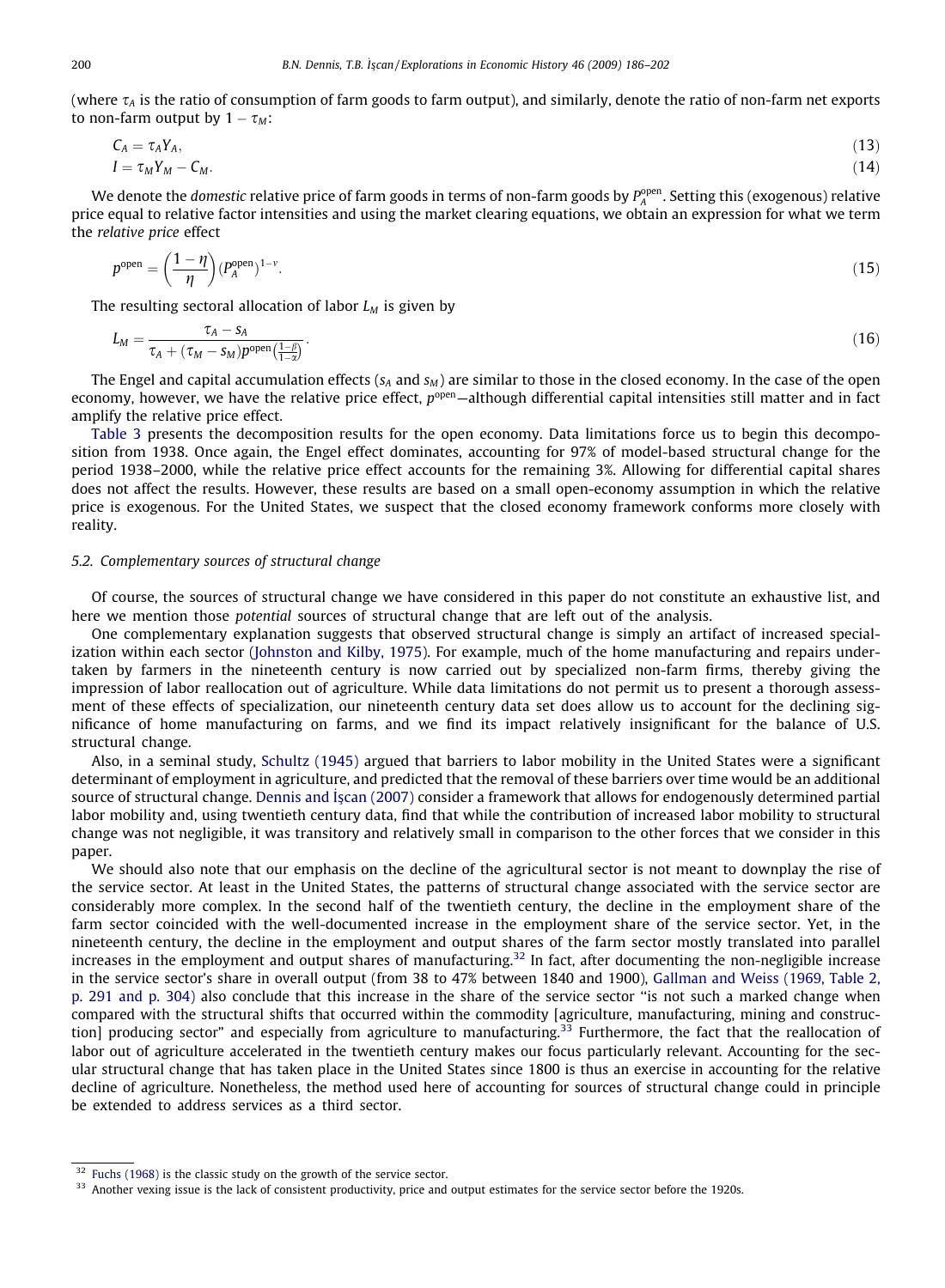### <span id="page-15-0"></span>Table 3

Decomposition of structural change: open-economy.

|                                          | [1] Relative price | [2] Engel effect | [3] $\alpha > \beta$ | [4] Total | [5] Actual | [6] Difference |  |
|------------------------------------------|--------------------|------------------|----------------------|-----------|------------|----------------|--|
| (a) Changes over a period<br>1938-2000   |                    |                  |                      |           |            |                |  |
| $\%$ $\Delta$ $L_M$ due to:              | 0.5                | 19.2             | 0.0                  | 19.7      | 23.8       | $-4.1$         |  |
| % contribution:                          | 2.6                | 97.4             | 0.0                  |           | 100.0      |                |  |
| (b) Average annualized $\%$ $\Delta L_M$ |                    |                  |                      |           |            |                |  |
| 1938-2000                                | 0.010              | 0.352            | 0.000                | 0.360     | 0.428      | $-0.068$       |  |

Note: Column 1 only allows for the relative price effect, i.e.,  $\gamma_A = 0$  and  $\alpha = \beta$ . Column 2 adds the subsistence consumption (Engel) effect with an upward sloping  $\gamma_A/C_A$  profile from 1800 until 1950 (i.e.,  $\gamma_A/C_A(1800) = 0.95$  and  $\gamma_A/C_A(1950) = 0.90$ ) while maintaining  $\alpha = \beta$ , and column 3 adds the differential capital deepening effect with  $\alpha = .38$ , and  $\beta = .30$ . The (marginal) contributions reported in the table correspond to the differences in the model-based  $L_M$ across each of these successive outcomes, given unique underlying relative price data.

### 6. Concluding remarks

The structural transformation of the U.S. economy from an agricultural to an industrial base was a rapid and striking event. Surprisingly, very few attempts have been made to quantitatively account for this phenomenon. In this paper, we propose an accounting framework to decompose the reallocation of labor out of agriculture into three of its well-studied sources. We find that the low income elasticity of demand for agricultural goods accounts for much of the labor reallocation until the 1950s, after which differential sectoral productivity growth also becomes a key determinant. Our framework provides a unified account of long-run structural change, and demonstrates that historical interpretations and theoretical models that emphasize only one dimension of this process cannot adequately account for the dramatic trends in the United States.

Our accounting exercise does not, of course, explain the sources of technological progress in the farm and non-farm sectors. However, the evidence provided through this exercise opens some interesting avenues for future research, both historical and theoretical. The sectoral TFP and relative price data strongly suggest a reversal of relative TFP rates in the twentieth century. Was the twentieth century universally a golden age of agricultural productivity? [Mundlak's \(2000, Fig. 1.11\)](#page-16-0) crosscountry data suggest so. Was the nineteenth century universally different?

Sectoral productivity growth reversals also pose theoretical challenges. Directed technological change models would predict a faster rate of labor saving technological progress in the sector with the higher labor intensity (since labor is the scarce, non-reproducible factor). As long as agriculture is the more labor intensive sector, this explains the facts well—but only after the 1930s. Why doesn't the same explanation hold in the nineteenth century? There is no theoretical model of which we are aware that can endogenously account for this reversal of technological progress. We think that isolating the key drivers of sectoral technological progress would constitute a worthy contribution to the literature.

### References

Acemoglu, Daron, Guerrieri, Veronica, 2008. Capital deepening and nonbalanced economic growth. Journal of Political Economy 116, 467–498.

- Atack, Jeremy, Bateman, Fred, Margo, Robert A., 2005. Capital deepening and the rise of the factory: the American experience during the nineteenth century. Economic History Review 58, 586–595.
- Atack, Jeremy, Bateman, Fred, Parker, William N., 2000. The farm, the farmer, and the market. In: Engerman, Stanley L., Gallman, Robert E. (Eds.), Cambridge Economic History of the U.S., vol. 2. Cambridge University Press, Cambridge, UK.
- Baumol, William J., 1967. Macroeconomics of unbalanced growth: the anatomy of urban crisis. American Economic Review 57, 415–426.
- Francesco, Caselli, Coleman II, Wilbur John, 2001. The U.S. structural transformation and regional convergence: a reinterpretation. Journal of Political Economy 109, 584–616.
- Crafts, Nicholas, 1980. Income elasticities of demand and the release of labor by agriculture during the British industrial revolution: a further reappraisal. Journal of European Economic History 9, 153–163.
- Craig, Lee A., Weiss, Thomas J., 2000. Hours at work and total factor productivity growth in 19th century U.S. agriculture. Advances in Agricultural Economic History 1, 1–30.

Dennis, Benjamin N., İşcan, Talan B., 2007. Productivity growth and agricultural out-migration in the United States. Structural Change and Economic Dynamics 18, 52–74.

Dennis, Benjamin N., İşcan Talan B., 2008. Data appendix to Engel versus Baumol: accounting for structural change using two centuries of U.S. data. Available from: [<http://myweb.dal.ca/tiscan/>.](http://myweb.dal.ca/tiscan/)

- Engerman, Stanley L., Sokoloff, Kenneth L., 2000. Technology and industrialization, 1790–1914. In: Engerman, Stanley L., Gallman, Robert E. (Eds.), Long-Term Factors in American Economic Growth. NBER Studies in Income and Wealth, vol. 51. University of Chicago Press for NBER, Chicago and London, pp. 367–401.
- Echevarria, Cristina, 1997. Changes in sectoral composition associated with economic growth. International Economic Review 38, 431–452.
- Fogel, Robert W., 2004. The Escape from Hunger and Premature Death, 1700–2100: Europe, America and the Third World. Cambridge University Press, Cambridge.

Fuchs, Victor R., 1968. The Service Economy. Columbia University Press for NBER, New York.

- Gallman, Robert E., 1960. Commodity output 1839–1899. Trends in the American Economy in the Nineteenth Century, Studies in Income and Wealth, vol. 24. Princeton University Press for NBER, Princeton.
- Gallman, Robert E., 1972. Changes in total U.S. agricultural factor productivity in the nineteenth century. In: Kelsey, Darwin P. (Ed.), Farming in the New Nation: Interpreting American Agriculture 1970–1840. Agricultural History Society, Washington, DC.
- Gallman, Robert E., 1986. The United States capital stock in the nineteenth century. In: Engerman, Stanley L., Gallman, Robert E. (Eds.), Long-Term Factors in American Economic Growth. NBER Studies in Income and Wealth, vol. 51. University of Chicago Press for NBER, Chicago and London, pp. 165–213.